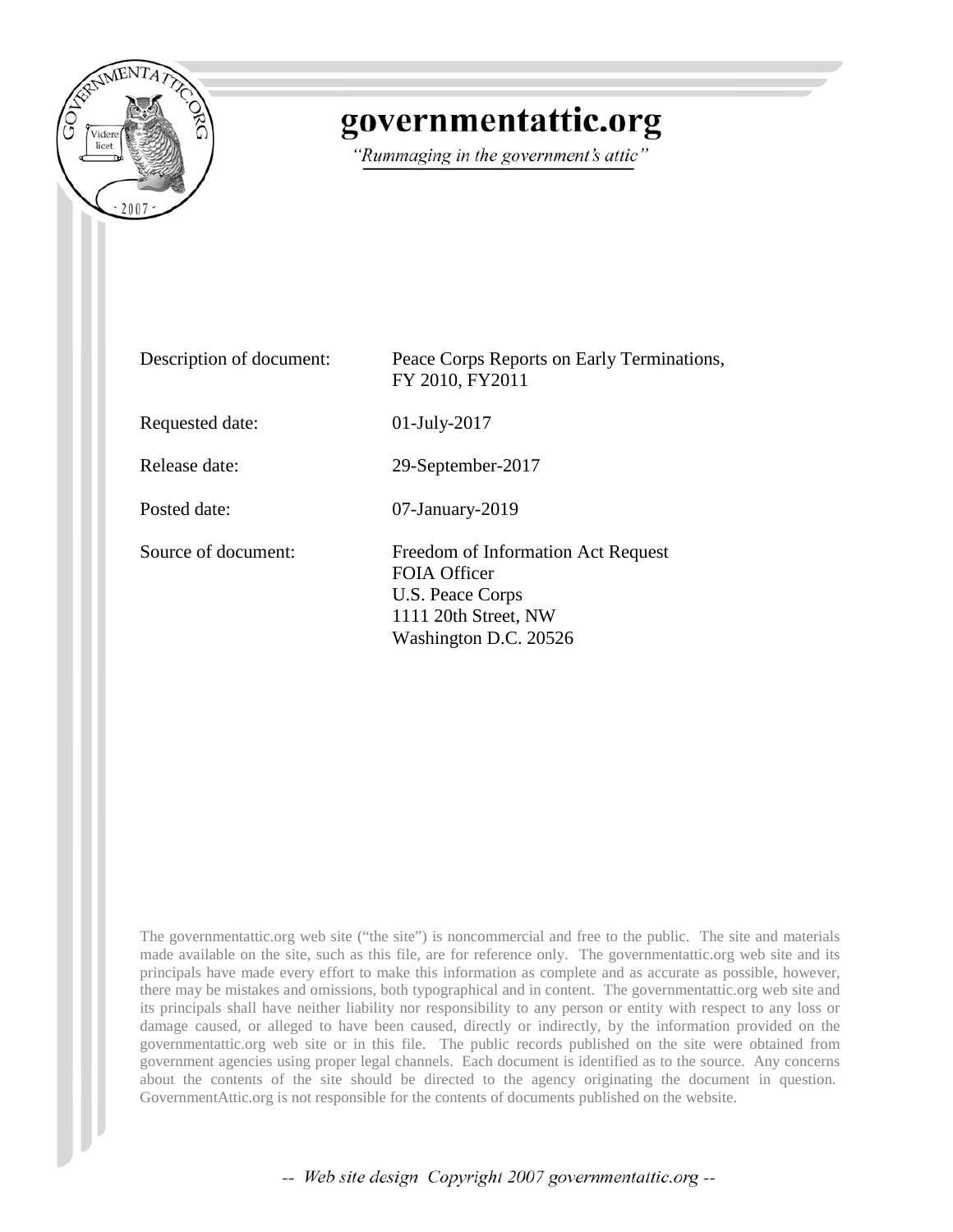

Since 1961.

September 29, 2017

RE: FOIA Request No. 17-0137

This is in response to your Freedom of Information Act (FOIA) request. Specifically, you wrote: " This is a request for records under the provisions of the Freedom of Information Act. I request a copy of the Early Termination Report (which is extracted from the PCVDBMS) for

Fiscal Year 2010 Fiscal Year 2011 Fiscal Year 2012 Fiscal Year 2013 Fiscal Year 2014 Fiscal Year 2015 Fiscal Year 2016"

Please note, the reports you are requesting are available on the website and can be accessed here https://www.peacecorps.gov/about/open-government/reports/. We noticed that Fiscal Year 2010 and 2011 reports are not available on the website, therefore I have attached them. No information has been withheld.

FY 10 Report (23 pages) FY 11 Report (14 pages)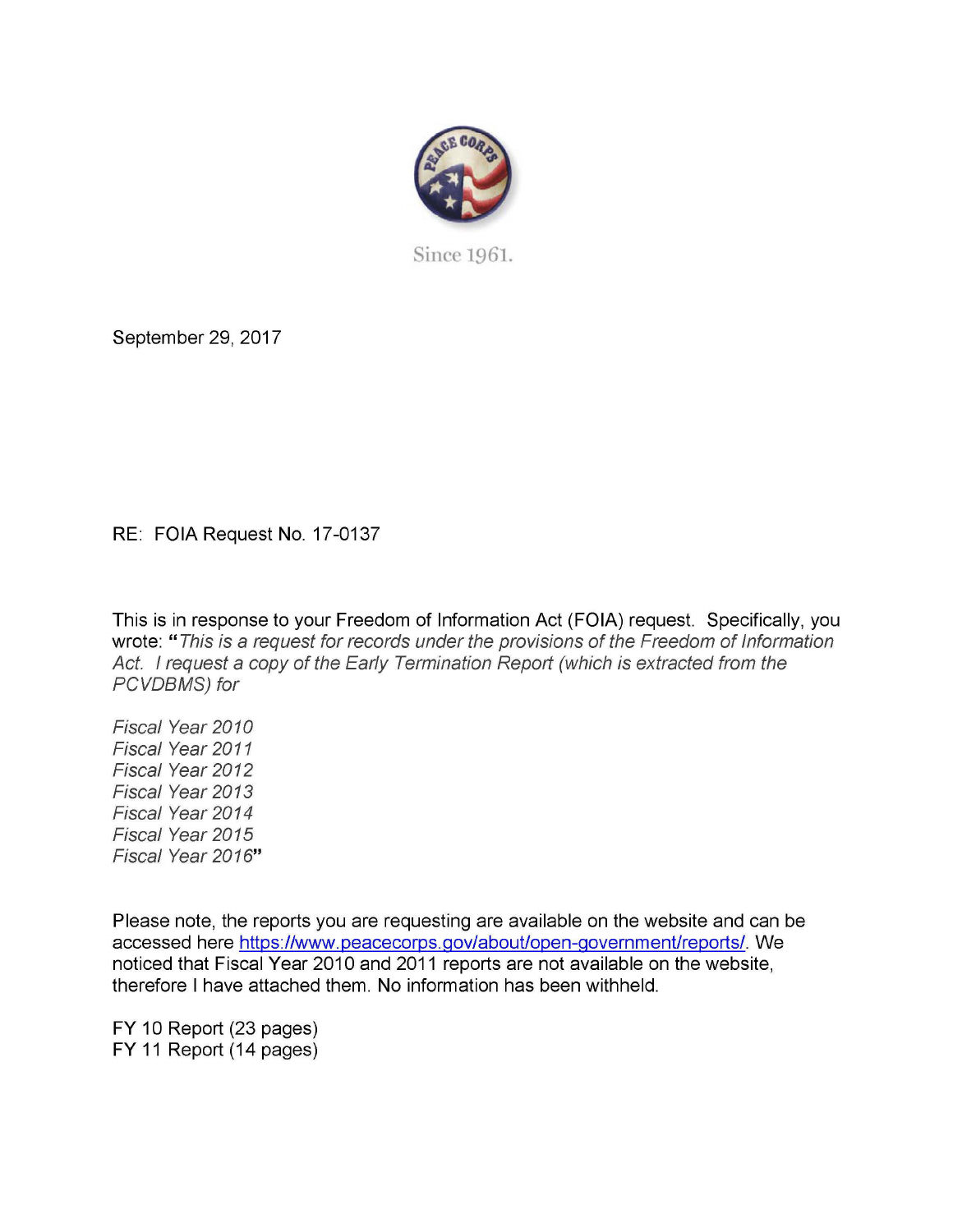FOIA Request No.17-0137 Page Two

If you are not satisfied with this response, you may administratively appeal within 90 business days of your receipt of this letter. The appeal should be addressed to William L. Stoppel, Acting Associate Director - Management, Peace Corps, 1111 20th Street NW, Washington, DC 20526. Your appeal must include the FOIA request number and a statement explaining what you are appealing. It is possible to submit the appeal by U.S. mail (see above) or fax or email.

Note that our fax number is 202-692-1385 and email is foia@peacecorps.gov. Also, however you submit the appeal, "Freedom of Information Act Appeal" should be clearly marked on the appeal letter and envelope, or the email subject line, or the fax cover sheet.

If you have any questions regarding this response, please contact Chanel Diggs, FOIA/Privacy Act Specialist, at 202-692-1181 or foia@peacecorps.gov.

Sincerely,

Denora Miller FOIA/PA Officer

**Attachments**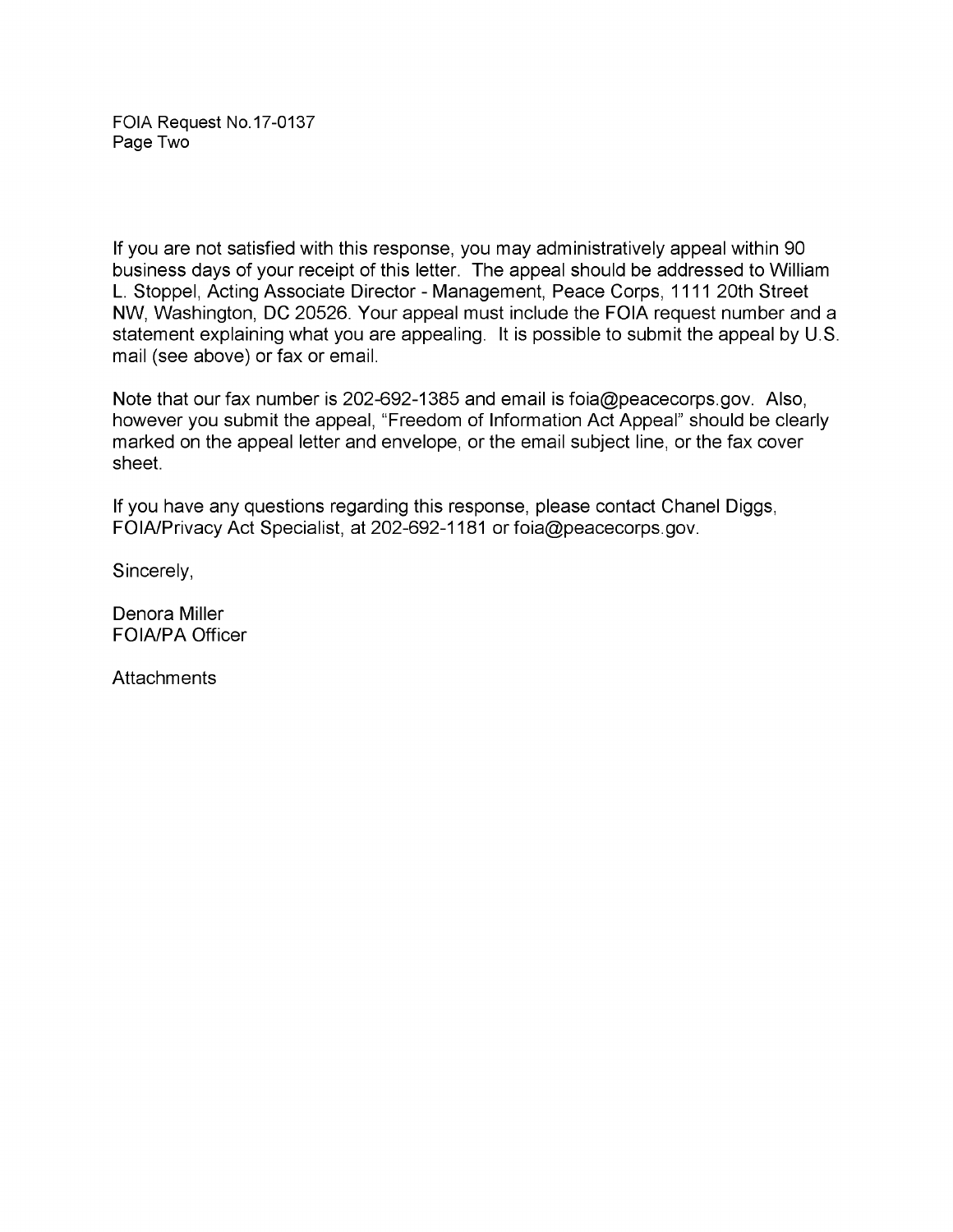

# Report on Early Terminations FY 2010

Prepared by:

Office of Strategic Information, Research, and Planning

March 2010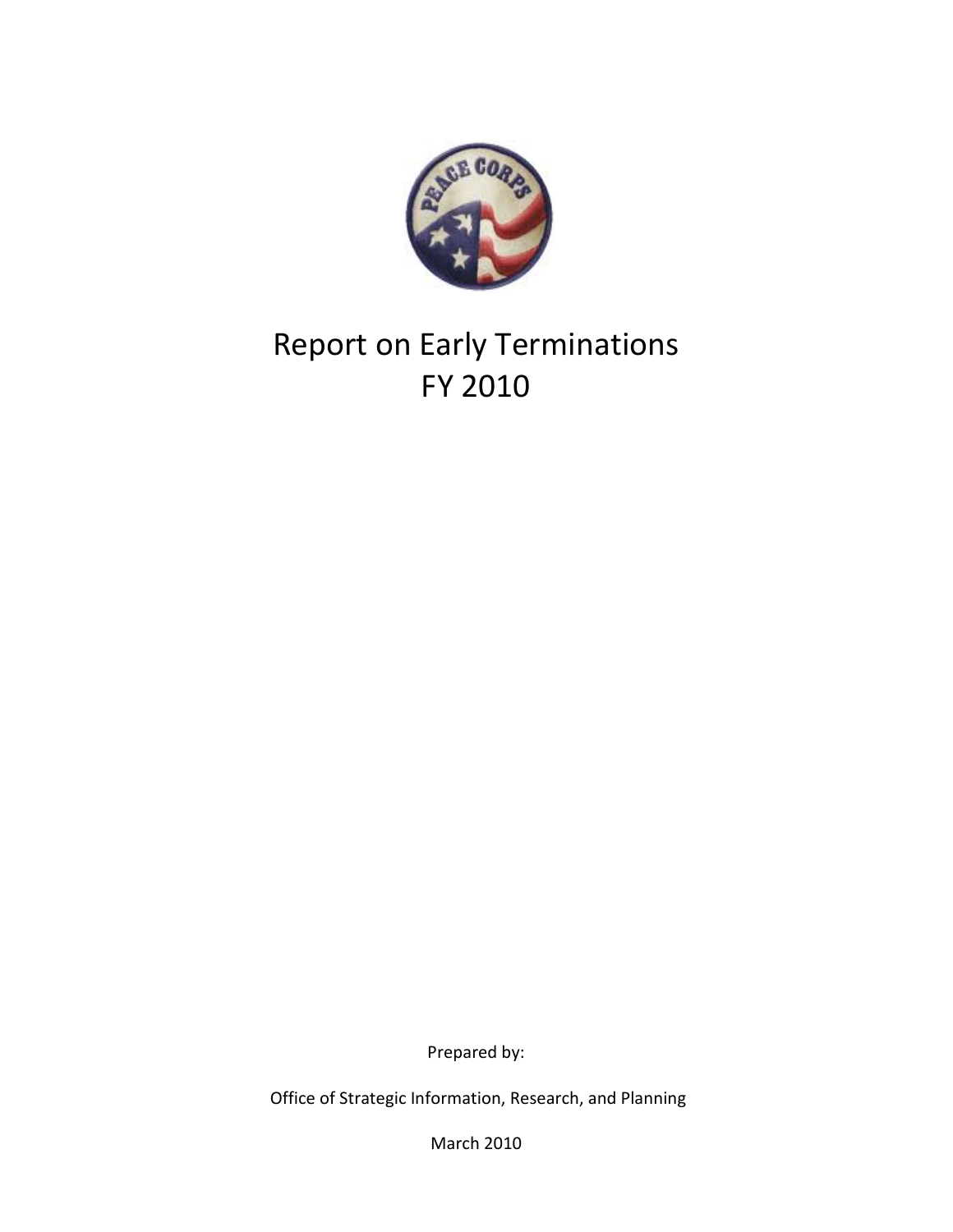## **Table of Contents**

<span id="page-4-0"></span>

| Appendix B: FY 2006 to FY 2010 Resignation and Early Termination Rates by Post 18 |  |
|-----------------------------------------------------------------------------------|--|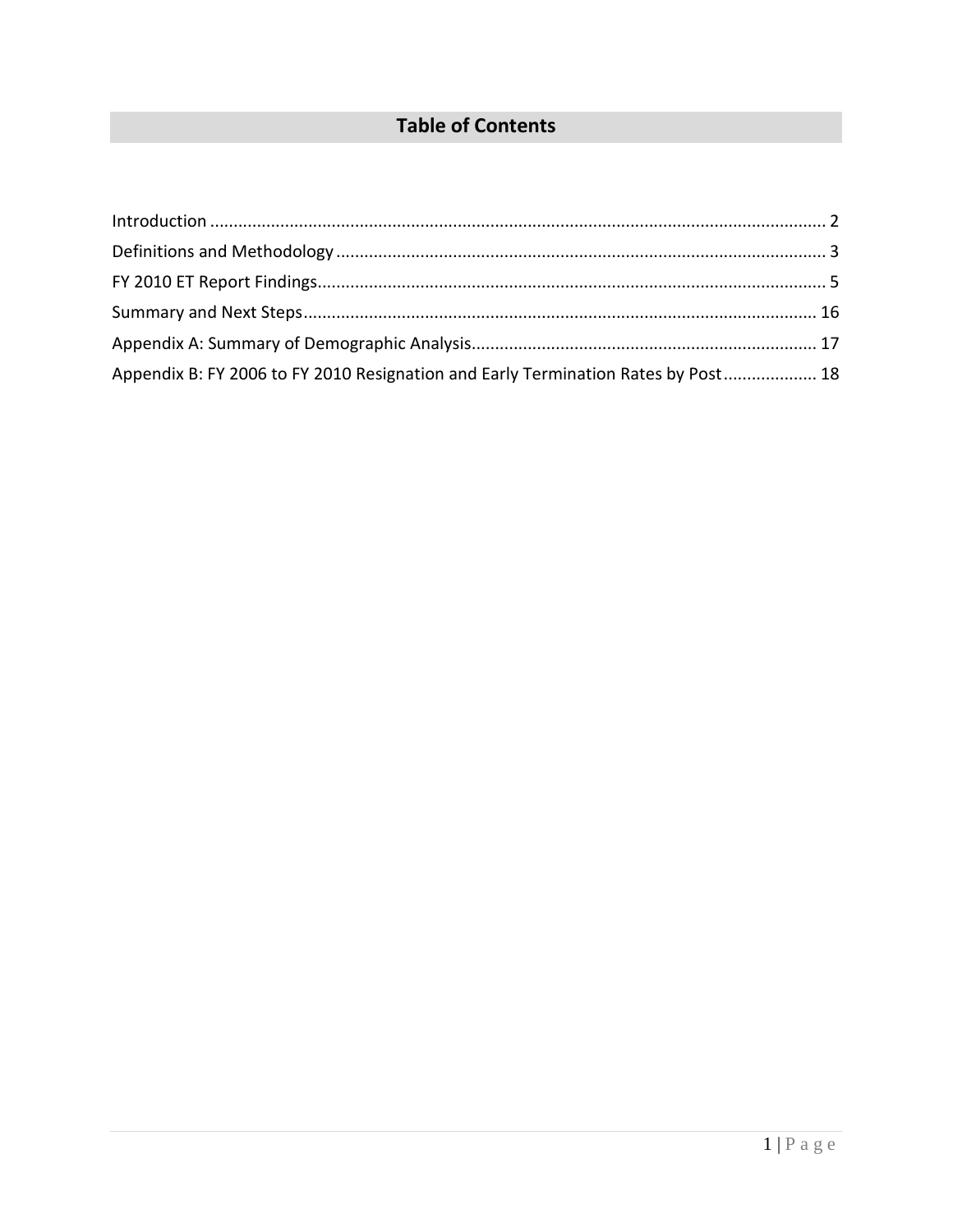### **Introduction**

Peace Corps has long recognized the significance of early terminations (ETs). When a Volunteer's service is terminated, it represents the loss of a talented American engaged in cultural exchange and grassroots development within their assigned community and country of service. It also disrupts the relationship Peace Corps has with the host country, since the unexpected departure of a Volunteer is likely to have a negative impact on the Volunteer's project and, by proxy, the goals and objectives established between Peace Corps and the host country. Moreover, it represents a lost investment for the Peace Corps, which expended its limited resources to recruit and train the individual.

It is important to note that early terminations, and in particular resignations, should not necessarily be viewed as a direct measure of post management. A post's resignation rate may simply be an indicator of Volunteer resilience as opposed to a judgment on the relative merits of post staff. Furthermore, it is also possible that a Volunteer may have a significant positive impact on their community but leave early, while a less effective Volunteer may serve their full term of service but provide just adequate value to their site.

The true value of early termination data is in the ongoing review of termination and resignation rates. While the examination of stand-alone rates will tell us little about agency performance or post management, fluctuations in the rates or consistently high rates are an indicator that further investigation is warranted. Indeed, the Comprehensive Agency Assessment Team recommends "continued review of resignation data and the development of action items at headquarters and at post, when indicated by high resignation rates or an increase in resignation rates" (p.179). Familiarity with early termination and resignation data will positively influence decisions about next steps.

The Office of Strategic Information, Research, and Planning (OSIRP) developed this report to help inform offices and posts on early termination statistics and data. In summary, this report provides the following information:

- Worldwide, regional, and post ET and resignation rates (FY 2006 to FY 2010)
- Timing of resignation occurrence by month into service (FY 2003 to FY 2008)
- FY 2010 ET rates by demographic variables of gender, age group, ethnicity, marital status, and education level
- FY 2010 ET rates by post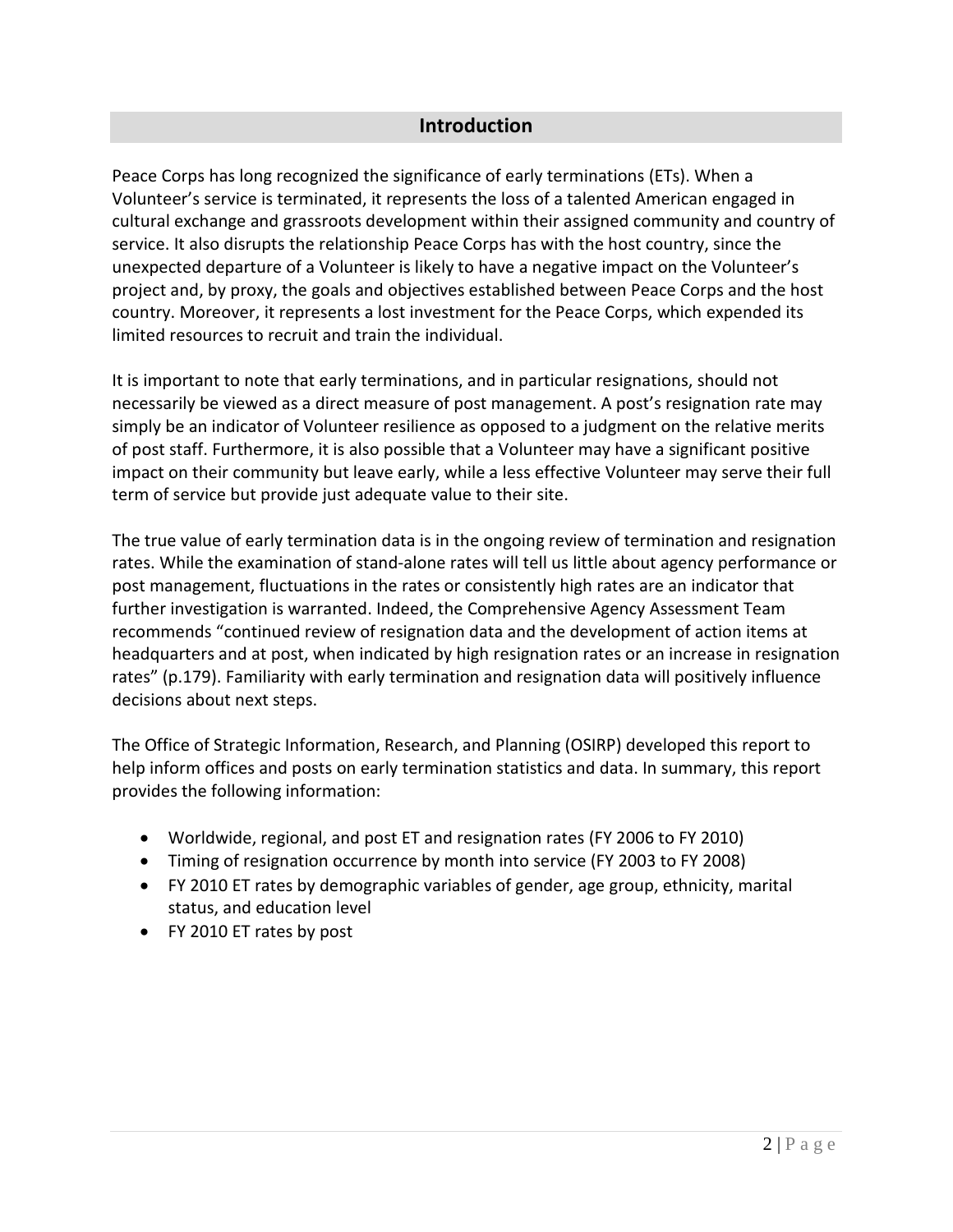## **Definitions and Methodology**

## <span id="page-6-0"></span>**Description of Terms**

Peace Corps Manual Section 284 establishes the policies and procedures governing the circumstances under which a Peace Corps Volunteer's service may end prior to the completion of service date. For the purpose of this report, the term "Volunteer" includes anyone who has entered on duty, i.e. both Trainees and Volunteers. An ET occurs when a Volunteer "cannot or should not remain in service until his or her completion of service (COS) date." There are four types of early termination, each discussed separately in this Manual Section:

Resignation (RS): A resignation is a decision made by a Volunteer that he/she no longer wishes to continue in Peace Corps service.

Medical Separation (MD): If a Volunteer has or develops a medical condition that Peace Corps cannot medically accommodate or resolve within forty-five (45) days, the Volunteer will be medically separated. This decision is made by the Office of Medical Services (OMS) in consultation, as needed, with appropriate medical consultants.

Administrative Separation (AD): Pursuant to the Peace Corps Act, 22 U.S.C. 2504(i), the service of a Volunteer may be terminated at any time at the pleasure of the President. The authority of the President to terminate service has been delegated to the Director of the Peace Corps. Accordingly, the Director, or anyone to whom the Director delegates such authority, may separate a Volunteer at any time purely at the discretion of the deciding official and as otherwise expressly provided herein.

Interrupted Service (IS): A Volunteer may be separated with interrupted service status if the Country Director determines that circumstances beyond the control of the Volunteer make it necessary for the Volunteer to leave his or her present assignment.

## **Methodology**

This report, as has been the practice for the past few years, uses the "annual method" in reporting ET data. A data set was created by identifying every Volunteer that served at any point during the time period in question (n = 12,225 for FY 2010). All demographic and group variables pertaining to each Volunteer are contained within the data set for each fiscal year. The "ET rate" using the annual method is the number of Volunteers who separated from the Peace Corps during the fiscal year (n = 1,016 for FY 2010) divided by the total number of trainees and volunteers who served at any time during the fiscal year.

The majority of this report concerns data from Fiscal Year 2010 – the period from October 1, 2009 to September 30, 2010. There are some instances where data from previous fiscal years are reported. Any change to methodology for that data is explained within the relevant section.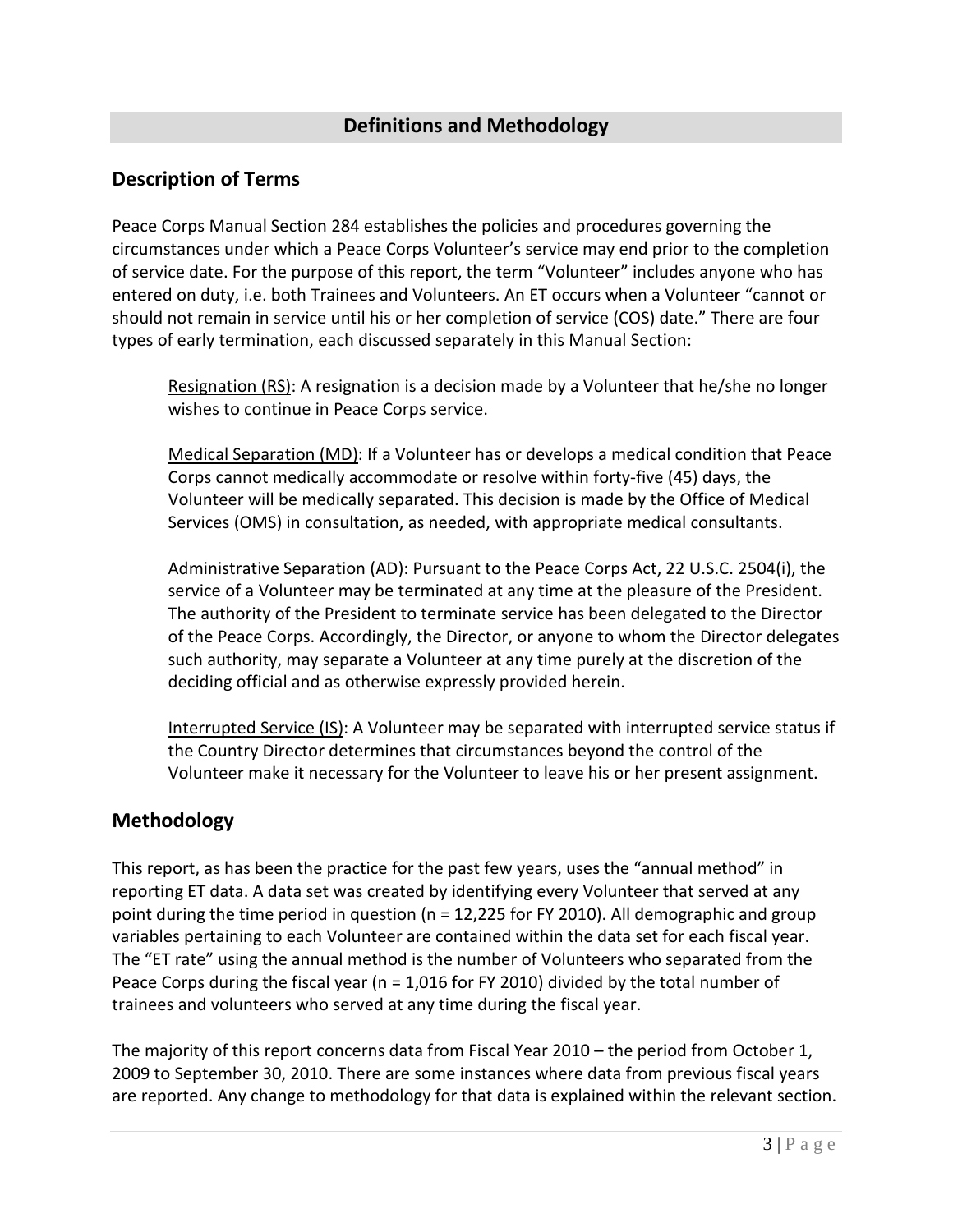Analysis of the data was done using the analytical software package SPSS and Excel pivot tables. OSIRP has prepared a Standard Operating Procedure for the methodology used, as well as SPSS syntax files to allow for identical analysis for future reports. This will ensure consistency in future years and ensure greater reliability of the various analyses conducted, in particular when analyzing trends.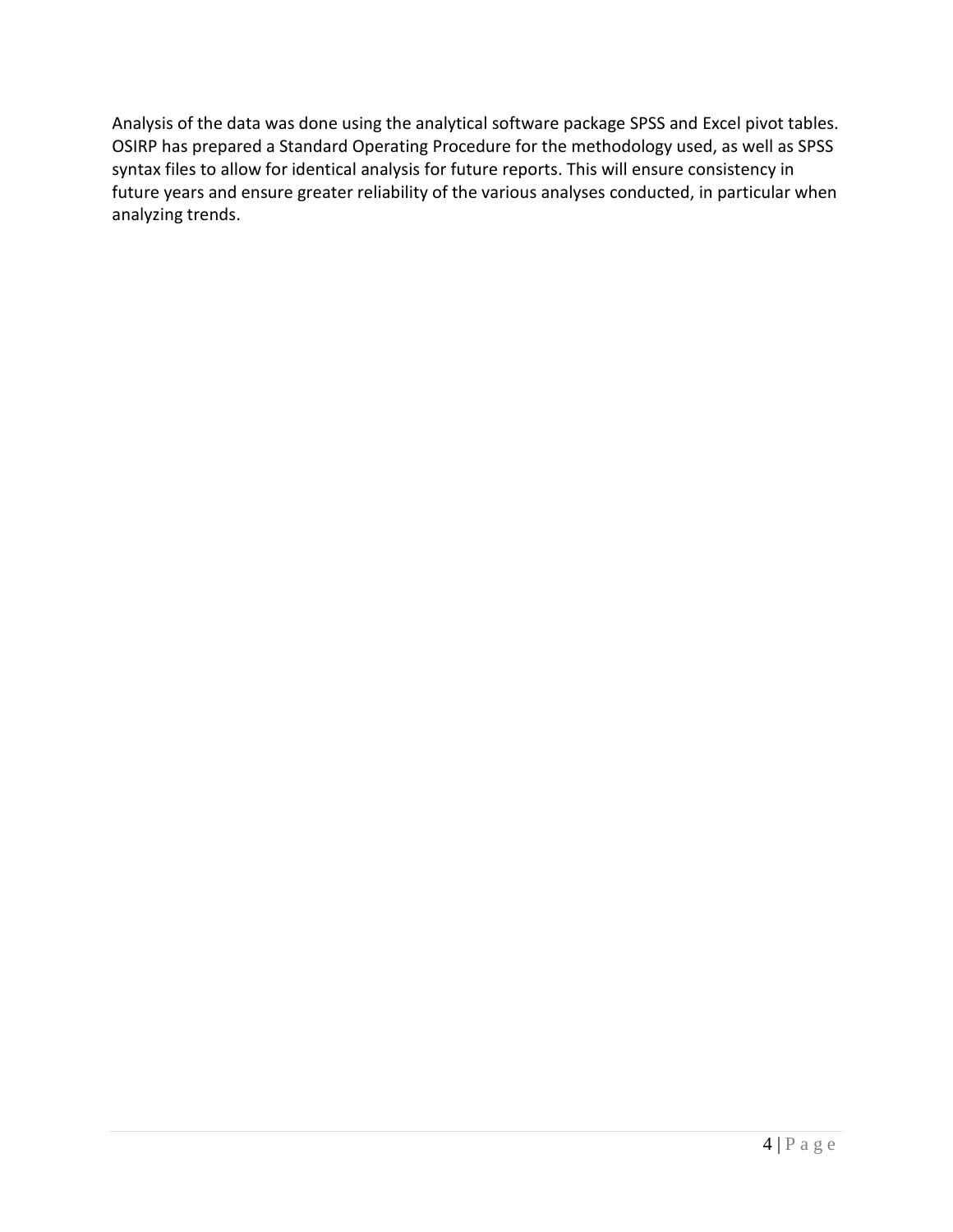## **FY 2010 ET Report Findings**

## <span id="page-8-0"></span>**Worldwide and Regional**

As described in the previous section, there are four types of early terminations (ETs) defined by the agency. Figure 1, shown below, reports the types of ETs worldwide for all Volunteers for FY 2010.



- Resignations continued to account for the greatest percentage of ETs (71% where n=718).
- Medical separations accounted for another 18% (n=187).
- Interrupted service ETs accounted for almost 11% (n=107).
- Administrative separations were less than [1](#page-8-1)% of all ETs  $(n=4)^1$ .

Table 1, below, reports the early termination rate (ET%) and resignation rate (RS%) for each region, as well as worldwide, for each of the past five fiscal years.

Over time, the data suggest that the ET rate for the entire agency (global data) has stayed within a fairly narrow range, but demonstrates a declining trend for the past five fiscal years. Similarly, the resignation rate is also within a fairly narrow range, and also shows a declining

<span id="page-8-1"></span> $1$  Volunteers informed by their Country Director that they will be administratively separated from Peace Corps are given a 24hour window to voluntarily resign from their service. If they choose this alternative, they are entered into the database as a resignation.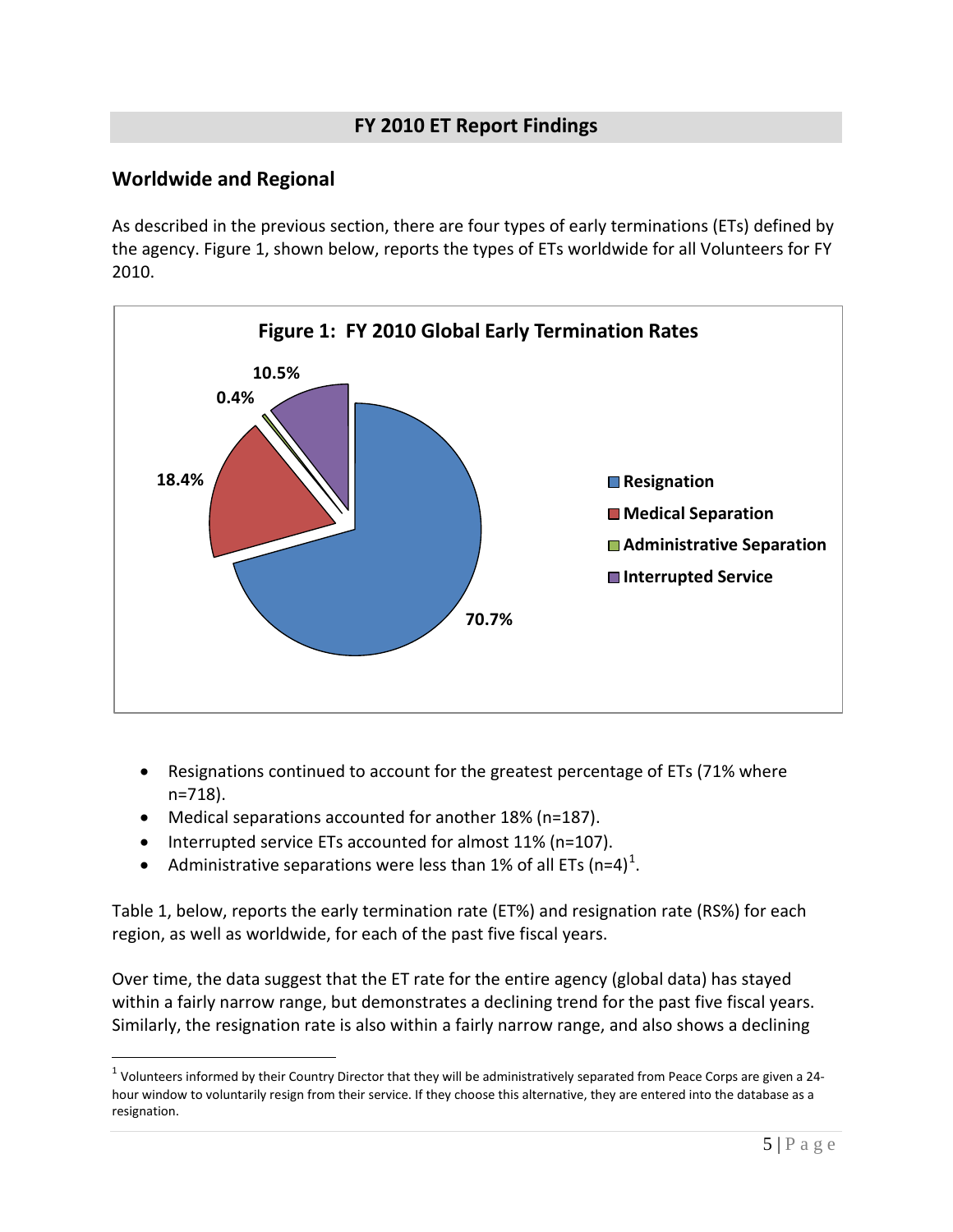trend for the past five fiscal years. It should be noted however, that the recent increase in the number of Volunteers in the field has, in effect, inflated the denominator of the ratio, thereby leading to a lower ET and RS rate. More specifically, Peace Corps input a large number of trainees at the end of the 4<sup>th</sup> quarter, i.e. the end of the 2010 fiscal year. This large influx of trainees inflated the denominator, but had little effect on the numerator since the trainees had only a small window of opportunity to terminate their service before the data sample timeframe ended on September 30th. The result was a lower ET and RS rate in FY 2010.

|               | <b>TOWIC 41 EMITY TULLIMATION MIN NUOINHATUR INATUR RY INSNIVILMIN I ISBN TURI</b> |      |         |      |                |      |         |      |         |      |
|---------------|------------------------------------------------------------------------------------|------|---------|------|----------------|------|---------|------|---------|------|
|               | FY 2006                                                                            |      | FY 2007 |      | <b>FY 2008</b> |      | FY 2009 |      | FY 2010 |      |
|               | ET%                                                                                | RS%  | ET%     | RS%  | ET%            | RS%  | ET%     | RS%  | ET%     | RS%  |
| <b>AFRICA</b> | 10.9%                                                                              | 8.7% | 10.3%   | 8.4% | 10.7%          | 8.8% | 9.3%    | 7.1% | 7.8%    | 5.5% |
| <b>EMA</b>    | 12.2%                                                                              | 9.9% | 11.6%   | 9.6% | 10.4%          | 8.3% | 10.9%   | 7.6% | 8.9%    | 6.4% |
| <b>IAP</b>    | 10.5%                                                                              | 8.1% | 10.8%   | 8.5% | 10.9%          | 8.5% | 9.9%    | 7.2% | 8.3%    | 5.8% |
|               |                                                                                    |      |         |      |                |      |         |      |         |      |
| <b>GLOBAL</b> | 11.2%                                                                              | 8.9% | 10.8%   | 8.8% | 10.7%          | 8.6% | 10.0%   | 7.3% | 8.3%    | 5.9% |

**Table 1: Early Termination and Resignation Rates by Region and Fiscal Year**

The data above are illustrated in Figures 2, 3, and 4 below. As mentioned earlier, ET and resignation rates have very similar variations from year to year.

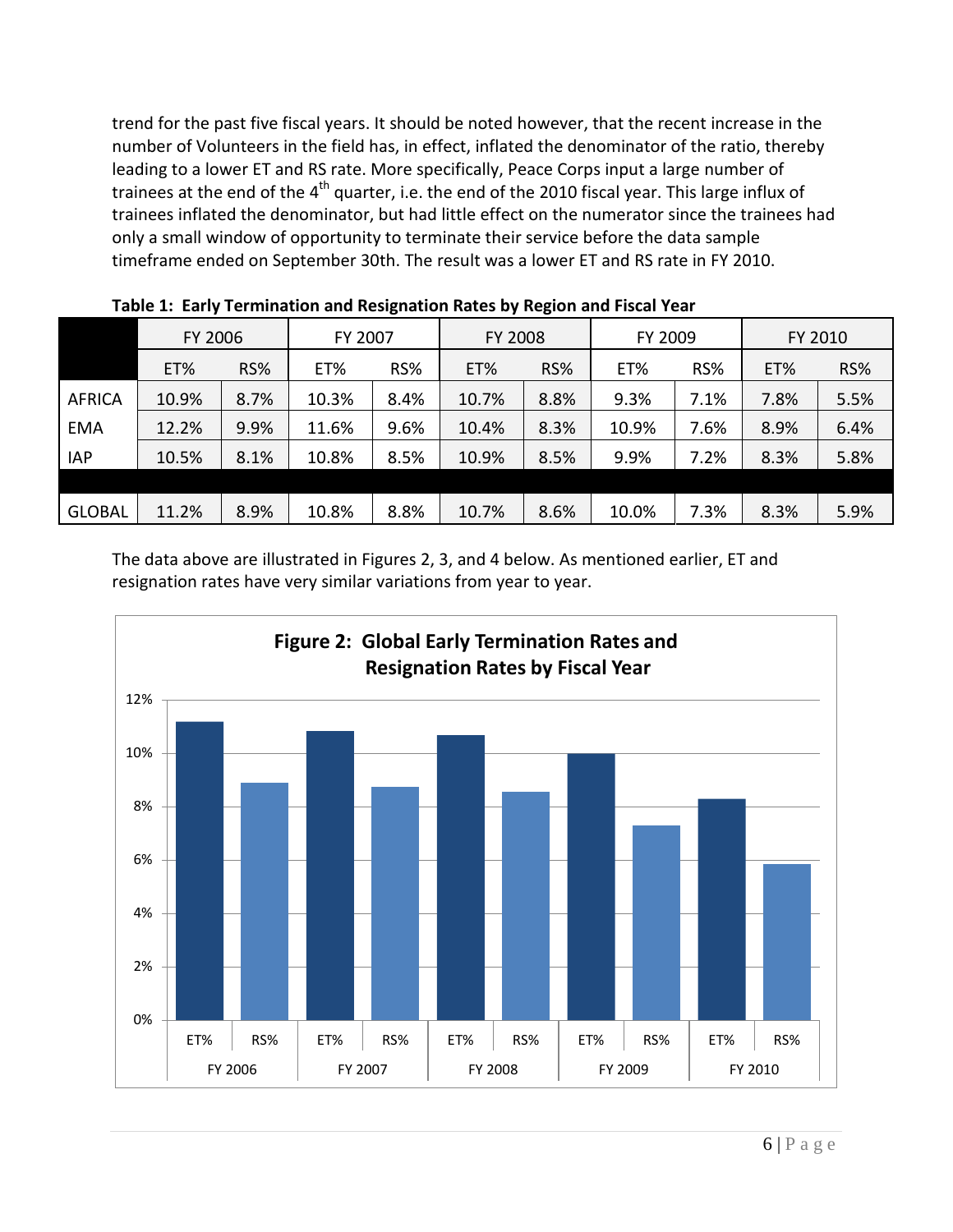When looking at the early termination rates by region (Figure 3), EMA demonstrates higher rates than IAP or Africa, except for FY 2008 when it had the lowest regional ET rate. It should be noted, however, that the ET rates for all three regions consistently fall within a narrow range.



Resignation rate trends by region (Figure 4) mirror the early termination rate trends, further indicating that resignation rates are the main driver of the ET rate, despite being just one of four factors contributing to the overall rate.

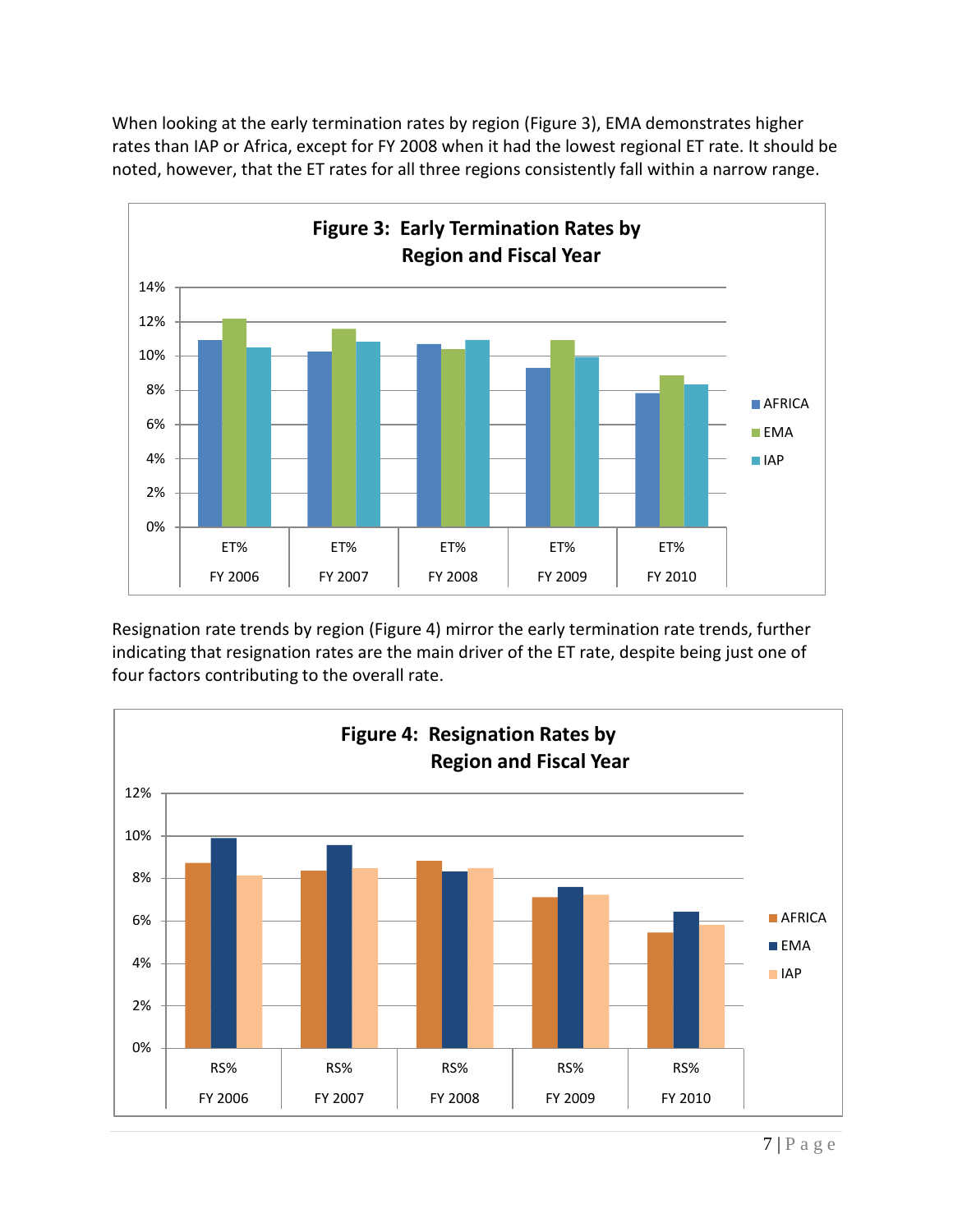## **Posts**

Early termination data by post for FY 2010 are presented in Tables 2, 3, and 4. The data is ordered from highest to lowest resignation rate to discount the negative impact that interrupted service has on an individual country. Additional country data are located in the appendices for each fiscal year from 2006 to 2010.

| <b>POST</b>         | <b>PCVs</b> | ET             | <b>RS</b>      | <b>MD</b>               | <b>AD</b>        | IS             | RS%   | ET%   |
|---------------------|-------------|----------------|----------------|-------------------------|------------------|----------------|-------|-------|
| <b>SOUTH AFRICA</b> | 215         | 26             | 23             | $\overline{2}$          | $\mathbf 0$      | $\mathbf{1}$   | 10.7% | 12.1% |
| <b>BOTSWANA</b>     | 172         | 18             | 18             | 0                       | $\mathbf 0$      | $\mathbf 0$    | 10.5% | 10.5% |
| <b>ZAMBIA</b>       | 254         | 30             | 24             | 4                       | 1                | 1              | 9.4%  | 11.8% |
| <b>MADAGASCAR</b>   | 116         | 9              | 8              | 1                       | $\mathbf 0$      | $\overline{0}$ | 6.9%  | 7.8%  |
| <b>TOGO</b>         | 181         | 19             | 12             | 6                       | 0                | 1              | 6.6%  | 10.5% |
| <b>NIGER</b>        | 157         | 31             | 10             | 3                       | $\boldsymbol{0}$ | 18             | 6.4%  | 19.7% |
| <b>ETHIOPIA</b>     | 127         | 10             | 8              | $\overline{2}$          | $\mathbf 0$      | $\mathbf 0$    | 6.3%  | 7.9%  |
| <b>KENYA</b>        | 129         | 13             | 8              | 3                       | $\overline{c}$   | 0              | 6.2%  | 10.1% |
| <b>MALAWI</b>       | 194         | 15             | 12             | 3                       | $\mathbf 0$      | 0              | 6.2%  | 7.7%  |
| <b>SENEGAL</b>      | 285         | 18             | 17             | 1                       | $\pmb{0}$        | 0              | 6.0%  | 6.3%  |
| SWAZILAND           | 101         | 10             | 6              | $\overline{2}$          | $\pmb{0}$        | $\overline{2}$ | 5.9%  | 9.9%  |
| <b>MALI</b>         | 242         | 14             | 13             | 1                       | $\pmb{0}$        | 0              | 5.4%  | 5.8%  |
| <b>UGANDA</b>       | 227         | 18             | 12             | 6                       | $\pmb{0}$        | $\mathbf 0$    | 5.3%  | 7.9%  |
| <b>TANZANIA</b>     | 251         | 19             | 13             | 3                       | $\mathbf 0$      | 3              | 5.2%  | 7.6%  |
| <b>SIERRA LEONE</b> | 39          | $\overline{2}$ | $\overline{2}$ | $\boldsymbol{0}$        | 0                | 0              | 5.1%  | 5.1%  |
| <b>RWANDA</b>       | 103         | 12             | 5              | $\overline{7}$          | 0                | $\mathbf 0$    | 4.9%  | 11.7% |
| <b>NAMIBIA</b>      | 210         | 14             | 10             | 1                       | $\pmb{0}$        | 3              | 4.8%  | 6.7%  |
| <b>BENIN</b>        | 169         | 13             | 8              | 4                       | $\mathbf 0$      | 1              | 4.7%  | 7.7%  |
| <b>LIBERIA</b>      | 24          | $\overline{2}$ | 1              | $\mathbf 0$             | $\mathbf 0$      | 1              | 4.2%  | 8.3%  |
| <b>GHANA</b>        | 242         | 14             | 9              | 4                       | 0                | 1              | 3.7%  | 5.8%  |
| <b>MOZAMBIQUE</b>   | 255         | 11             | 9              | 1                       | $\pmb{0}$        | 1              | 3.5%  | 4.3%  |
| <b>BURKINA FASO</b> | 201         | 12             | 6              | 4                       | 0                | $\overline{2}$ | 3.0%  | 6.0%  |
| <b>LESOTHO</b>      | 139         | $\overline{7}$ | 4              | 3                       | $\mathbf 0$      | $\mathbf 0$    | 2.9%  | 5.0%  |
| <b>CAMEROON</b>     | 249         | $\overline{7}$ | $\overline{7}$ | $\mathbf 0$             | $\mathbf 0$      | $\mathbf 0$    | 2.8%  | 2.8%  |
| <b>CAPE VERDE</b>   | 83          | 4              | $\overline{2}$ | $\overline{2}$          | $\boldsymbol{0}$ | $\mathbf 0$    | 2.4%  | 4.8%  |
| <b>GAMBIA</b>       | 129         | 8              | 1              | $\overline{\mathbf{4}}$ | 0                | 3              | 0.8%  | 6.2%  |
| <b>GUINEA</b>       | 53          | 0              | 0              | 0                       | $\boldsymbol{0}$ | $\mathbf 0$    | 0.0%  | 0.0%  |
| <b>AFRICA</b>       | 4547        | 356            | 248            | 67                      | $\mathbf{3}$     | 38             | 5.5%  | 7.8%  |
| <b>GLOBAL</b>       | 12225       | 1016           | 718            | 187                     | 4                | 107            | 5.9%  | 8.3%  |

#### **Table 2: FY 2010 Africa Early Termination and Resignation Data**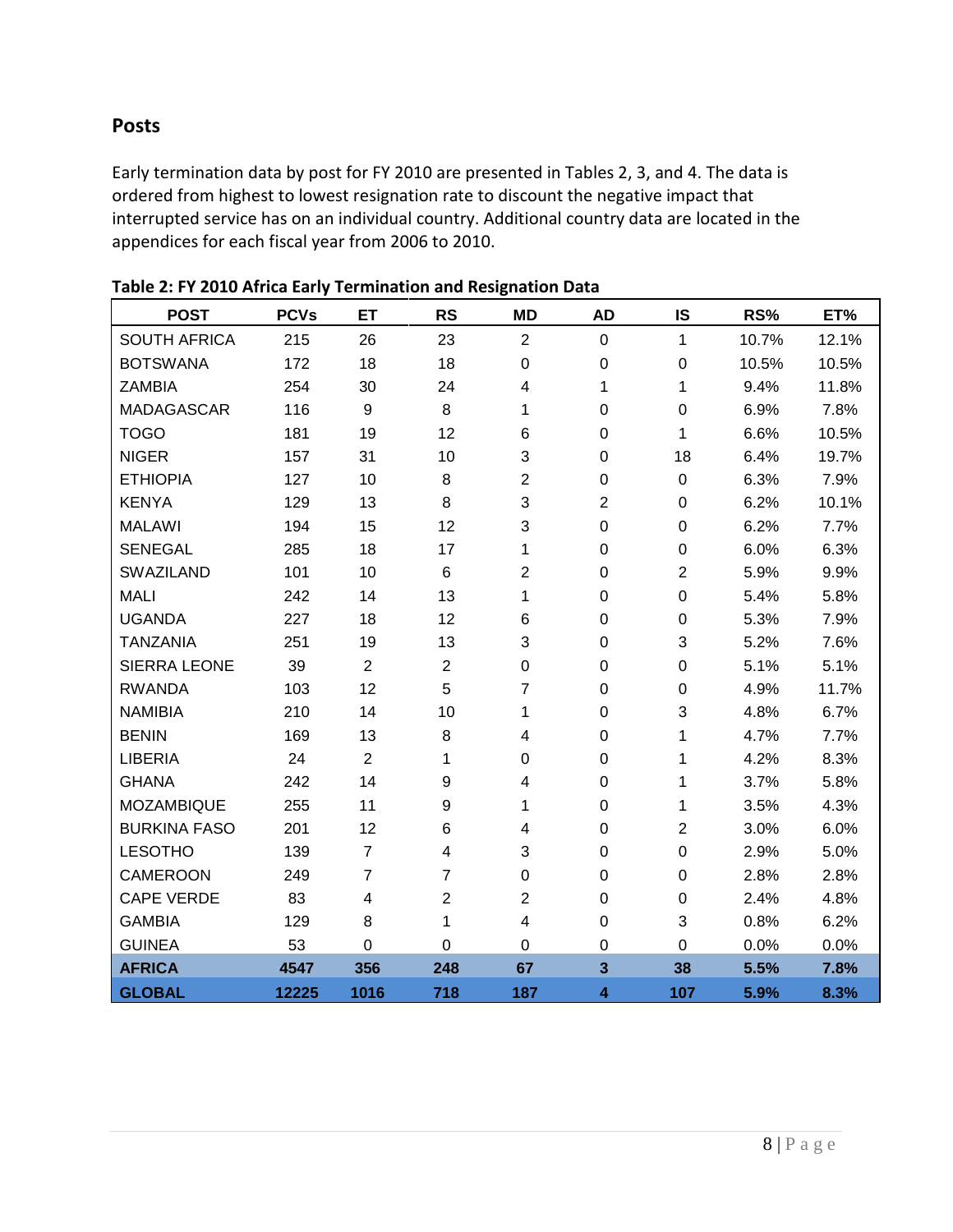| <b>POST</b>         | <b>PCVs</b> | ET             | <b>RS</b>      | <b>MD</b>      | <b>AD</b> | <b>IS</b>      | RS%   | ET%   |
|---------------------|-------------|----------------|----------------|----------------|-----------|----------------|-------|-------|
| <b>JORDAN</b>       | 72          | 17             | 16             | $\Omega$       | 0         | 1              | 22.2% | 23.6% |
| <b>CAMBODIA</b>     | 126         | 20             | 19             | 1              | 0         | $\Omega$       | 15.1% | 15.9% |
| <b>MONGOLIA</b>     | 193         | 28             | 21             | 5              | $\Omega$  | $\overline{2}$ | 10.9% | 14.5% |
| <b>MOLDOVA</b>      | 195         | 23             | 21             | $\overline{2}$ | 0         | $\Omega$       | 10.8% | 11.8% |
| <b>THAILAND</b>     | 153         | 20             | 16             | 3              | 0         | 1              | 10.5% | 13.1% |
| <b>INDONESIA</b>    | 20          | $\overline{2}$ | $\overline{2}$ | 0              | 0         | $\Omega$       | 10.0% | 10.0% |
| <b>KAZAKHSTAN</b>   | 239         | 24             | 18             | 5              | 0         |                | 7.5%  | 10.0% |
| <b>ALBANIA</b>      | 121         | 12             | 9              | 3              | $\Omega$  | $\Omega$       | 7.4%  | 9.9%  |
| <b>ARMENIA</b>      | 136         | 10             | 10             | $\Omega$       | 0         | $\Omega$       | 7.4%  | 7.4%  |
| <b>AZERBAIJAN</b>   | 188         | 16             | 12             | 4              | 0         | $\Omega$       | 6.4%  | 8.5%  |
| <b>CHINA</b>        | 200         | 13             | 11             | $\overline{2}$ | 0         | $\Omega$       | 5.5%  | 6.5%  |
| <b>MOROCCO</b>      | 399         | 24             | 21             | $\overline{2}$ | 0         |                | 5.3%  | 6.0%  |
| <b>BULGARIA</b>     | 229         | 13             | 11             | 1              | $\Omega$  |                | 4.8%  | 5.7%  |
| <b>ROMANIA</b>      | 151         | 9              | 7              | 2              | 0         | 0              | 4.6%  | 6.0%  |
| <b>UKRAINE</b>      | 599         | 31             | 25             | 5              | 0         | 1              | 4.2%  | 5.2%  |
| <b>PHILIPPINES</b>  | 281         | 17             | 11             | 4              | $\Omega$  | $\overline{2}$ | 3.9%  | 6.0%  |
| <b>KYRGYZSTAN</b>   | 168         | 42             | 5              | 2              | 0         | 35             | 3.0%  | 25.0% |
| <b>MACEDONIA</b>    | 140         | 7              | 4              | $\overline{2}$ | 0         | 1              | 2.9%  | 5.0%  |
| <b>TURKMENISTAN</b> | 107         | 5              | 3              | 1              | 0         |                | 2.8%  | 4.7%  |
| <b>GEORGIA</b>      | 60          | $\overline{2}$ | 1              | 1              | 0         | $\Omega$       | 1.7%  | 3.3%  |
| <b>EMA</b>          | 3777        | 335            | 243            | 45             | $\bf{0}$  | 47             | 6.4%  | 8.9%  |
| <b>GLOBAL</b>       | 12225       | 1016           | 718            | 187            | 4         | 107            | 5.9%  | 8.3%  |

**Table 3: FY 2010 EMA Early Termination and Resignation Data**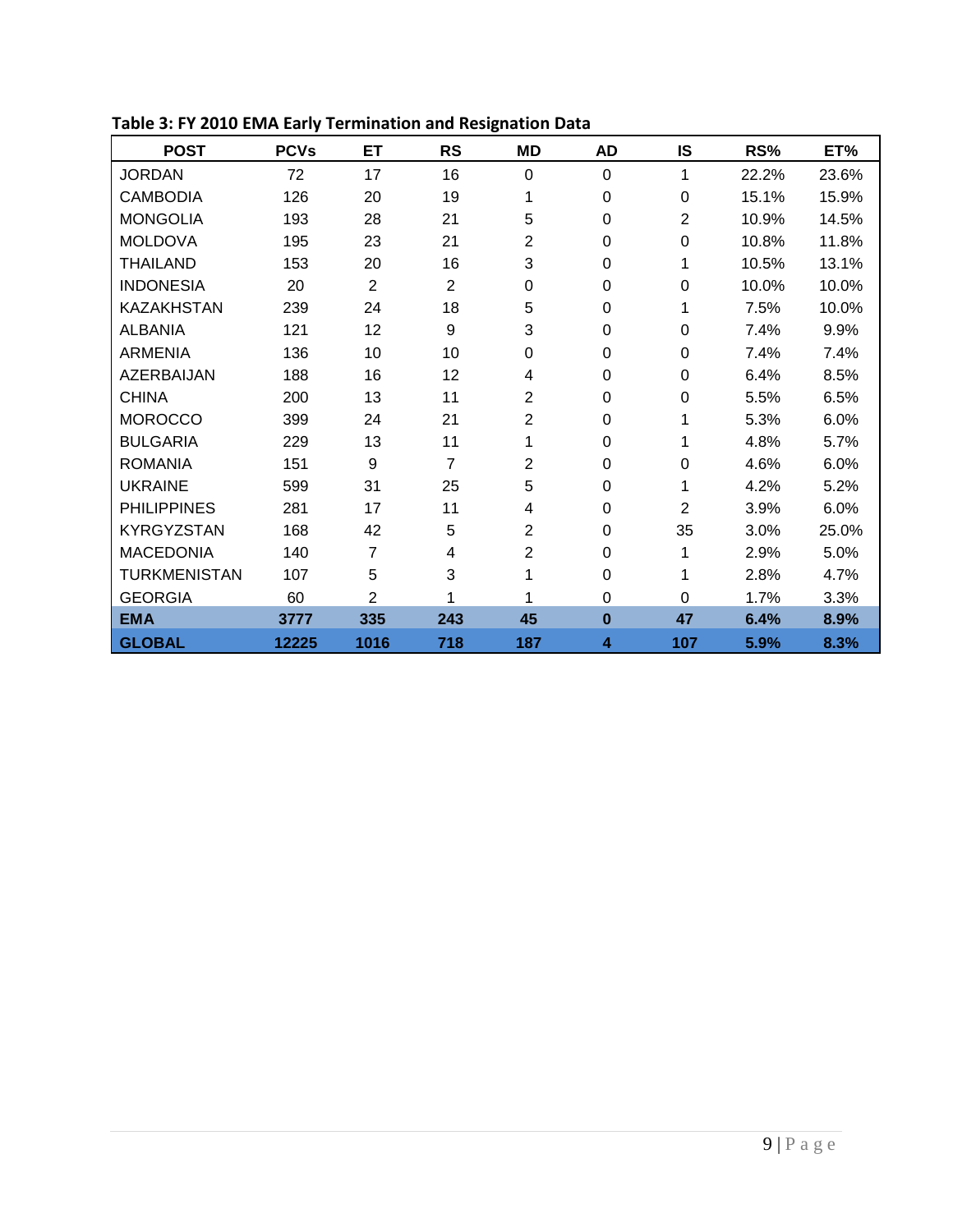| <b>POST</b>               | <b>PCVs</b> | <b>ET</b>      | <b>RS</b>      | <b>MD</b>        | <b>AD</b>      | <b>IS</b>      | RS%   | ET%   |
|---------------------------|-------------|----------------|----------------|------------------|----------------|----------------|-------|-------|
| <b>JAMAICA</b>            | 112         | 18             | 15             | 3                | 0              | $\Omega$       | 13.4% | 16.1% |
| <b>GUYANA</b>             | 94          | 19             | 12             | 5                | 0              | $\overline{2}$ | 12.8% | 20.2% |
| <b>MICRONESIA</b>         | 104         | 11             | 10             | 1                | 0              | 0              | 9.6%  | 10.6% |
| <b>ECUADOR</b>            | 274         | 34             | 26             | 5                | 0              | 3              | 9.5%  | 12.4% |
| <b>BELIZE</b>             | 113         | 11             | 10             | 1                | $\overline{0}$ | 0              | 8.8%  | 9.7%  |
| <b>SAMOA</b>              | 58          | 9              | 5              | $\overline{2}$   | 0              | $\overline{2}$ | 8.6%  | 15.5% |
| <b>SURINAME</b>           | 64          | 5              | 5              | $\mathbf 0$      | $\mathbf 0$    | 0              | 7.8%  | 7.8%  |
| <b>HONDURAS</b>           | 290         | 31             | 21             | $\overline{7}$   | $\overline{0}$ | 3              | 7.2%  | 10.7% |
| <b>GUATEMALA</b>          | 338         | 28             | 21             | 7                | 0              | 0              | 6.2%  | 8.3%  |
| <b>TONGA</b>              | 66          | 11             | 4              | 3                | $\Omega$       | 4              | 6.1%  | 16.7% |
| <b>DOMINICAN REPUBLIC</b> | 297         | 16             | 16             | 0                | 0              | $\Omega$       | 5.4%  | 5.4%  |
| <b>FIJI</b>               | 97          | 8              | 5              | $\overline{2}$   | 1              | $\Omega$       | 5.2%  | 8.2%  |
| PARAGUAY                  | 335         | 22             | 16             | 3                | 0              | 3              | 4.8%  | 6.6%  |
| <b>EASTERN CARIBBEAN</b>  | 127         | 9              | 6              | 3                | 0              | 0              | 4.7%  | 7.1%  |
| <b>PANAMA</b>             | 279         | 16             | 13             | 3                | 0              | $\Omega$       | 4.7%  | 5.7%  |
| VANUATU                   | 134         | 8              | 6              | $\boldsymbol{0}$ | 0              | $\overline{2}$ | 4.5%  | 6.0%  |
| <b>EL SALVADOR</b>        | 208         | 13             | 9              | 4                | 0              | 0              | 4.3%  | 6.3%  |
| <b>COSTA RICA</b>         | 166         | 10             | 6              | 3                | 0              | 1              | 3.6%  | 6.0%  |
| PERU                      | 339         | 15             | 10             | 5                | 0              | 0              | 2.9%  | 4.4%  |
| <b>NICARAGUA</b>          | 315         | 29             | 9              | 18               | 0              | $\overline{2}$ | 2.9%  | 9.2%  |
| <b>MEXICO</b>             | 91          | $\overline{2}$ | $\overline{2}$ | $\mathbf 0$      | $\mathbf 0$    | 0              | 2.2%  | 2.2%  |
| <b>IAP</b>                | 3901        | 325            | 227            | 75               | 1              | 22             | 5.8%  | 8.3%  |
| <b>GLOBAL</b>             | 12225       | 1016           | 718            | 187              | 4              | 107            | 5.9%  | 8.3%  |

**Table 4: FY 2010 IAP Early Termination and Resignation Data**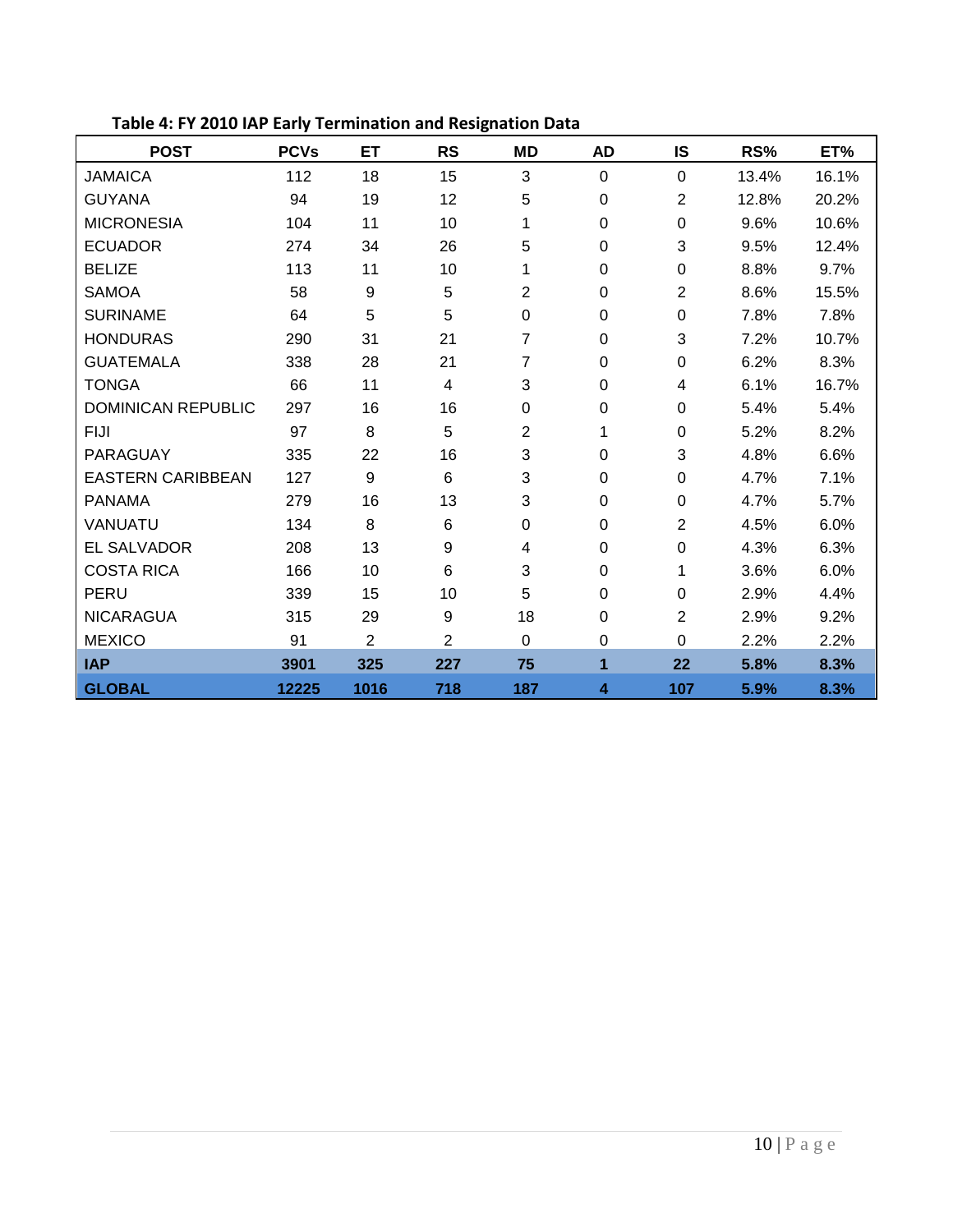## **Timing of Resignations**

This next section analyzes when resignations occur during the course of Volunteers' service. To produce an accurate picture of the resignation timeframe, data for the timeframe of FY 2003- 2008 is presented. The data query was limited to those Volunteers which had both entry dates and end dates within this timeframe in order to avoid contamination from Volunteers who had not had the opportunity to serve a full 27-month tour. Figure 5 visually represents this data, and indicates that of those Volunteers that resigned from service, resignations peaked during the first 3 months of service.



Figure 6 is a more in-depth analysis of this data which displays the count of resignations as they occurred by days of service. The scatter points during the first 100 days of service clearly indicate a higher resignation count during this timeframe, which corroborates the higher incidence of resignations seen during the first three months in Figure 5. The scatter points for the remaining portion of the graph also reinforce the resignation incidences in Figure 5. Resignations settle into a consistent pattern over the final 720 days of the traditional 27-month assignment.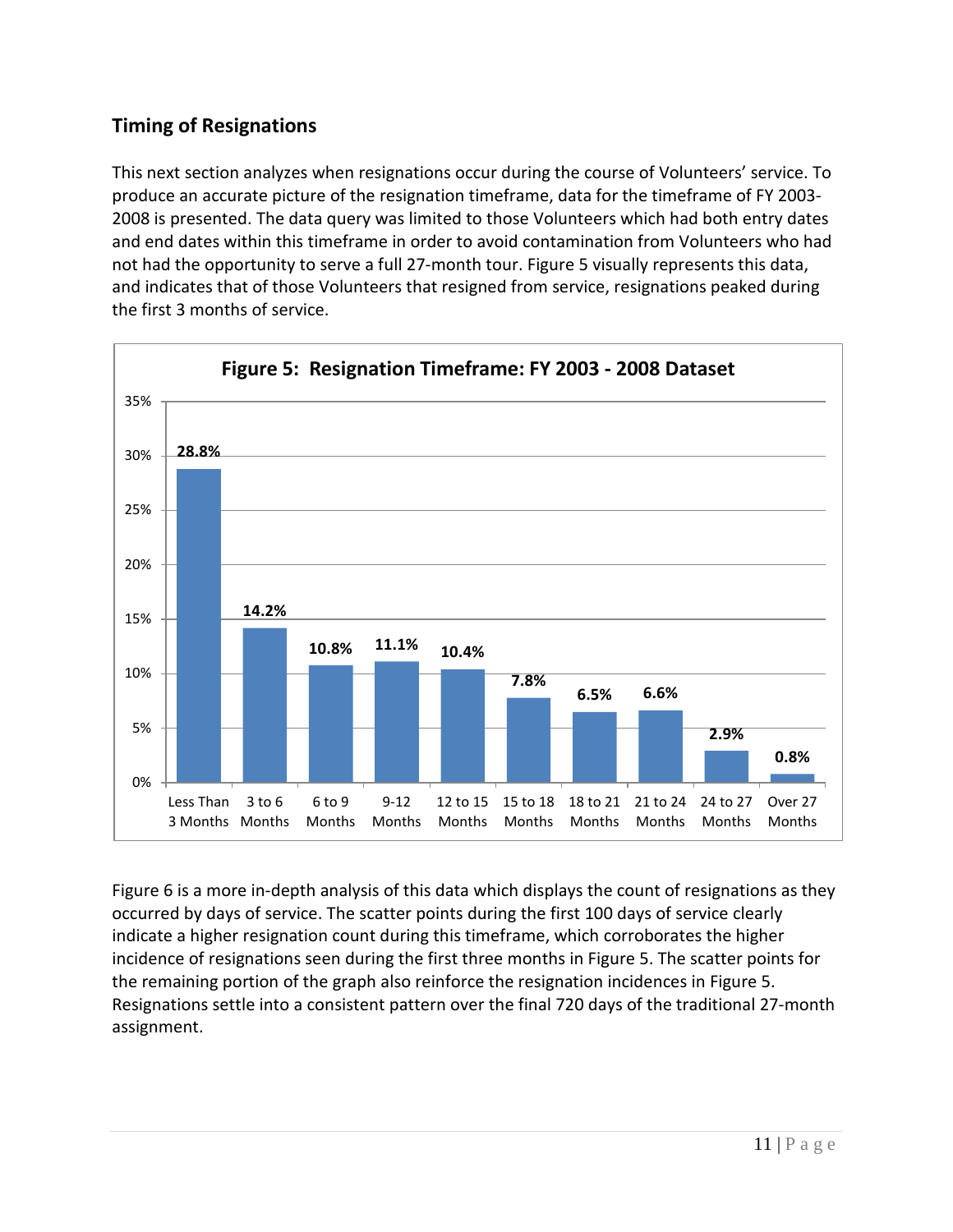

As the bulk of resignations occur during the first three months, deeper analysis was done to examine the resignation rates by week for the resignations occurring during this initial threemonth period. As shown below in Figure 7, resignations peaked during the second and third week. Indeed, nearly half (44%) of all resignations that occurred during the first three months took place in the first four weeks.

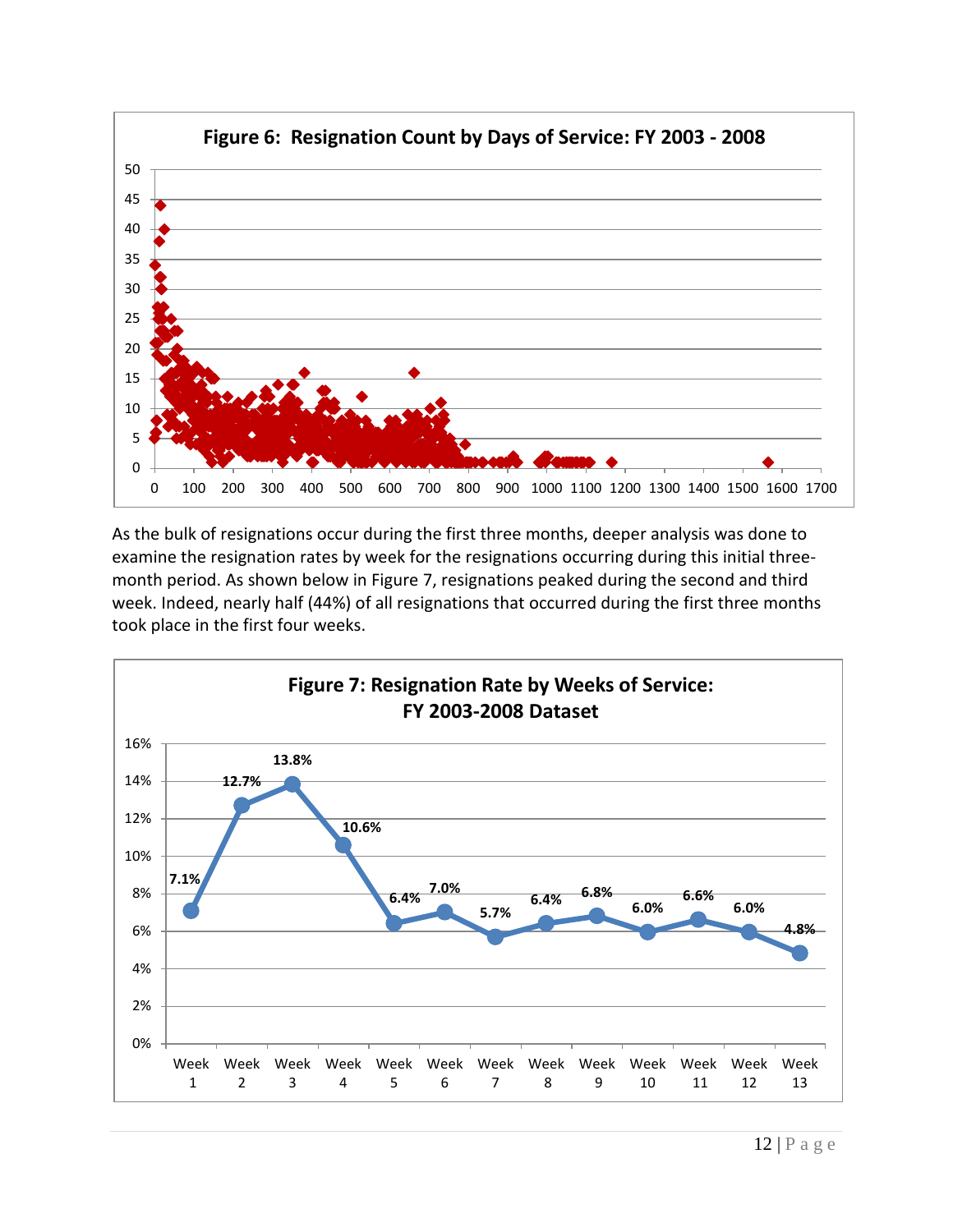## **Demographics**

This next section examines early terminations through the lens of a variety of demographic characteristics. To generate an ET rate for each demographic factor presented in this report, the number of Volunteers terminating their service early was divided by the total number of Volunteers within the specified demographic.

Figure 8 presents the breakdown of Volunteers by gender that served during FY 2010.



Figure 9 presents the ET rates by gender for FY 2010, and includes the global ET rate as a point of reference. The ET rate for female Volunteers (9%) was slightly higher than the rate for male Volunteers (7.3%).

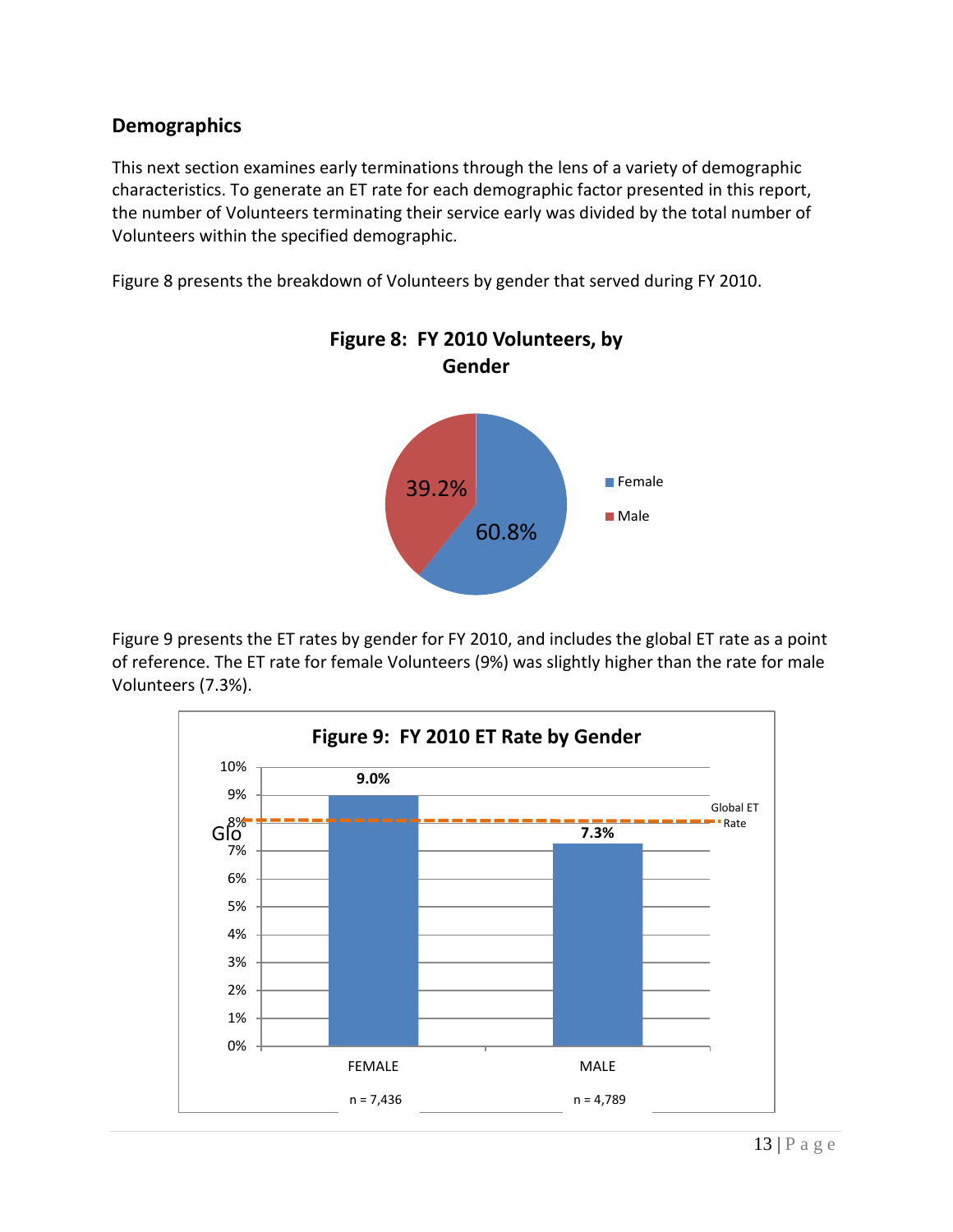Figure 10 illustrates the percentage breakdown of Volunteers' self-identified ethnicities. Please note that Volunteers that selected 'Prefer not to Respond' (n=118) were not included in the dataset.



**Figure 10: FY 2010 Volunteers, by Ethnic Code**

Figure 11 presents the ET rates by ethnic code for FY 2010 Volunteers, and includes the global ET rate as a point of reference. Volunteers identifying themselves as Asian / Pacific Islander, Hispanic, White, and American Indian / Alaska Native fell below or met the global average for early terminations in FY 2010.

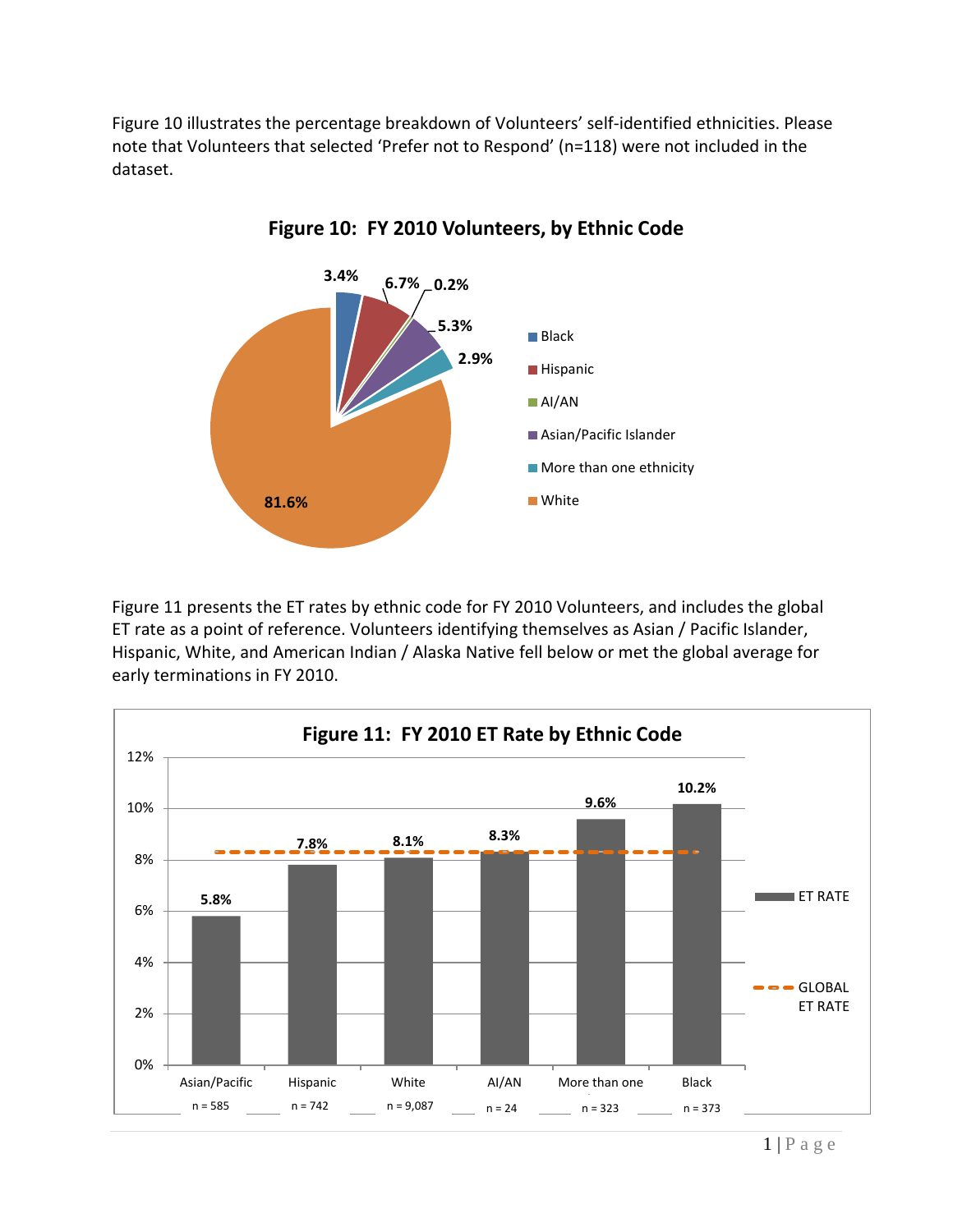Figure 12 illustrates the percentage breakdown of Volunteers' self-identified marital status. Please note that Volunteers that married during their Peace Corps service are not included in the dataset, as only six Volunteers met this criterion.



**Figure 12: FY 2010 Volunteers, by Marital Status**

Figure 13 presents the ET rates by marital status for FY 2010 Volunteers, and includes the global ET rate as a point of reference. Only the Volunteers that identified themselves as 'Single' fell below the FY 2010 global ET rate of 8.3%.

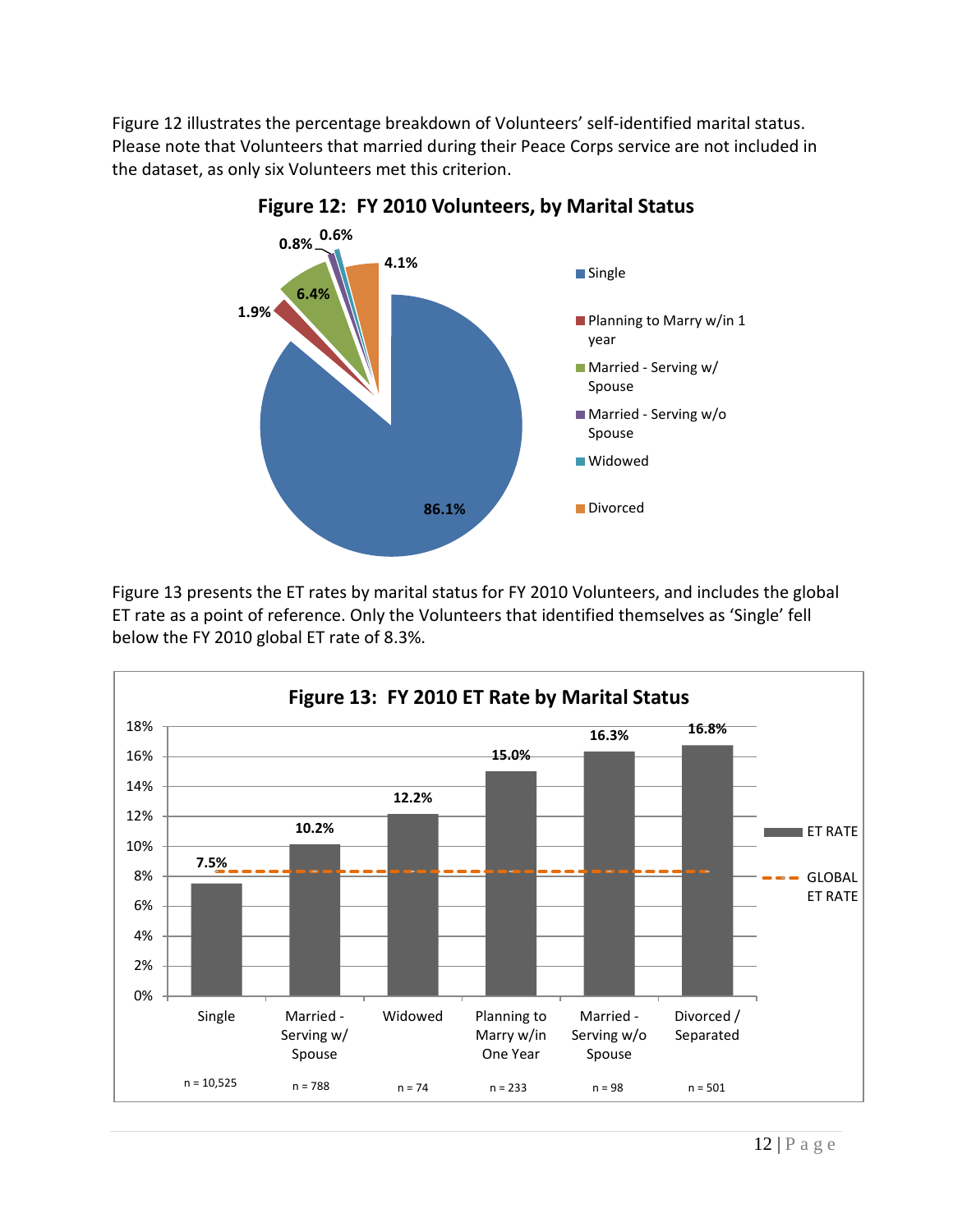Figure 14 illustrates the percentage breakdown of Volunteers' self-identified education level. Please note that Volunteers who indicated their education level as Other (4) and Did Not Complete High School (5) are not included in this dataset due to their low numbers.



**Figure 14: FY 2010 Volunteers, by Education Level**

Figure 15 presents the ET rates by education level for FY 2010 Volunteers, and includes the global ET rate as a point of reference. Only Volunteers that indicated their education level as Technical School Graduate, College Graduate, and Graduate Study had ET rates below the global average. It should be noted, however, that the number of Volunteers indicating their education level as Technical School Graduate was quite low (n=21), so no conclusions should be drawn from the ET rate for this cohort.

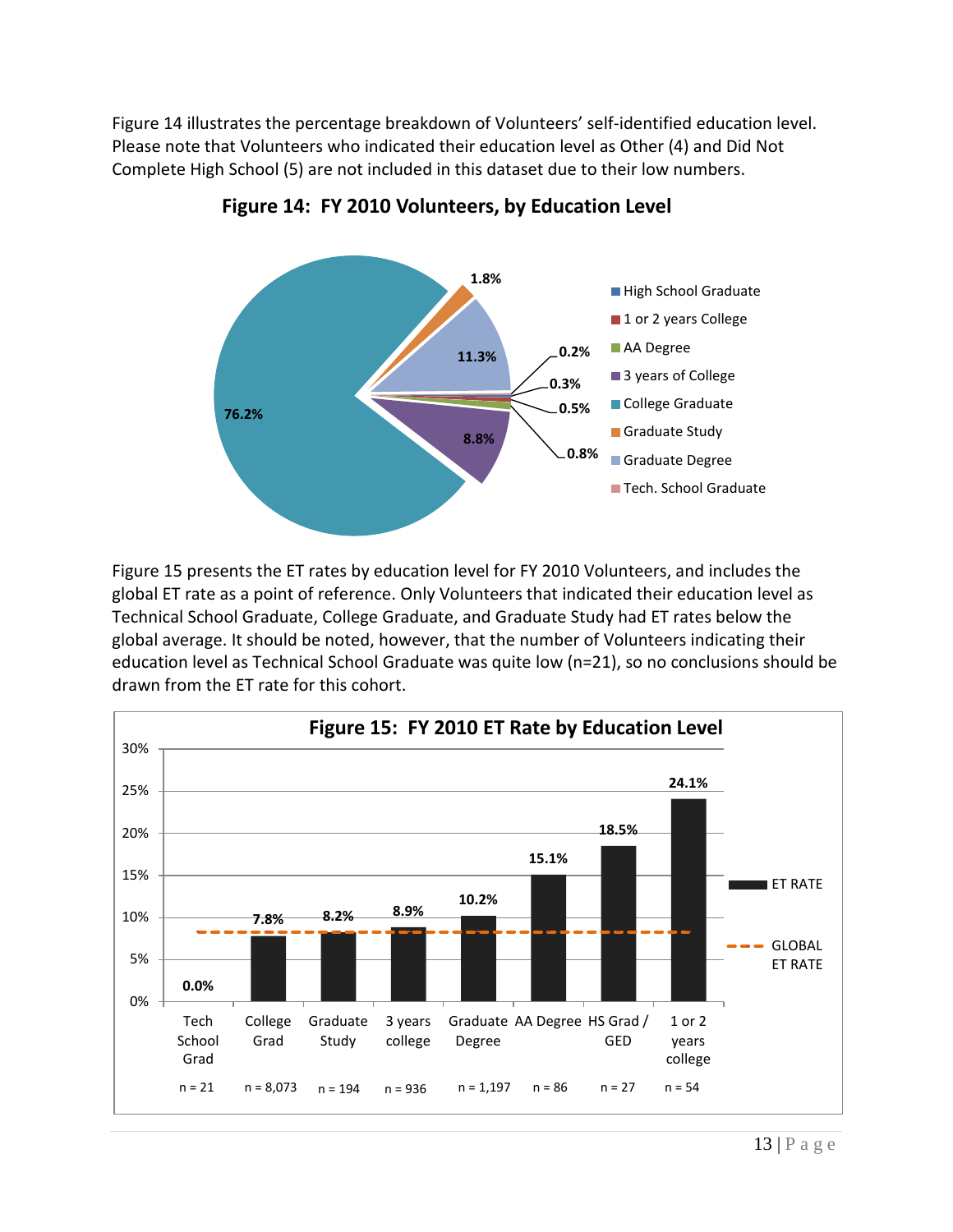Figure 16 illustrates the percentage breakdown of Volunteers by program sector.<sup>[2](#page-20-0)</sup>



## **Figure 16: FY 2010 Volunteers, by Sector**

Table 6 breaks down the total number of FY 2010 Volunteers to illustrate the regional differences in program sectors.

|                   | AFRICA | <b>EMA</b> | <b>IAP</b> | <b>GLOBAL</b> |
|-------------------|--------|------------|------------|---------------|
| Health            | 35.0%  | 9.1%       | 22.3%      | 23.0%         |
| <b>Business</b>   | 11.5%  | 14.2%      | 17.5%      | 14.3%         |
| Education         | 34.9%  | 59.9%      | 15.7%      | 36.5%         |
| Agriculture       | 3.5%   | 1.2%       | 10.0%      | 4.9%          |
| Environment       | 15.0%  | 6.5%       | 18.3%      | 13.4%         |
| Youth Development | 0.1%   | 3.0%       | 12.2%      | 4.9%          |
| Other             | 0.0%   | 6.1%       | 4.0%       | 3.2%          |
|                   |        |            |            |               |
| Total             | 37.2%  | 30.9%      | 31.9%      | 100.0%        |

#### **Table 6: FY 2010 Percentage of Volunteers by Sector**

In Table 7, the ET rate is provided by program sector and broken out by region.

| Table 7: FY 2010 ET Rate by Program Sector and Region |  |
|-------------------------------------------------------|--|
|                                                       |  |

|        |       | -          |               |
|--------|-------|------------|---------------|
| AFRICA | EMA   | <b>IAP</b> | <b>GLOBAL</b> |
| 9.7%   | 11.6% | 8.9%       | 9.7%          |
| 7.8%   | 7.3%  | 7.7%       | 7.6%          |
| 6.4%   | 9.4%  | 9.5%       | 8.3%          |
| 10.8%  | 4.3%  | 8.0%       | 8.4%          |
| 6.2%   | 6.5%  | 6.7%       | 6.5%          |
| 0.0%   | 8.8%  | 8.0%       | 8.1%          |
| N/A    | 6.6%  | 12.8%      | 9.1%          |
|        |       |            |               |
| 7.8%   | 8.9%  | 8.3%       | 8.3%          |
|        |       |            |               |

<span id="page-20-0"></span><sup>&</sup>lt;sup>2</sup> Program sector is contained within a Volunteer's VAD Code. OSIRP's analysis of Volunteer VAD Codes uncovered many inaccuracies, and this finding should be taken into account when reviewing the above findings.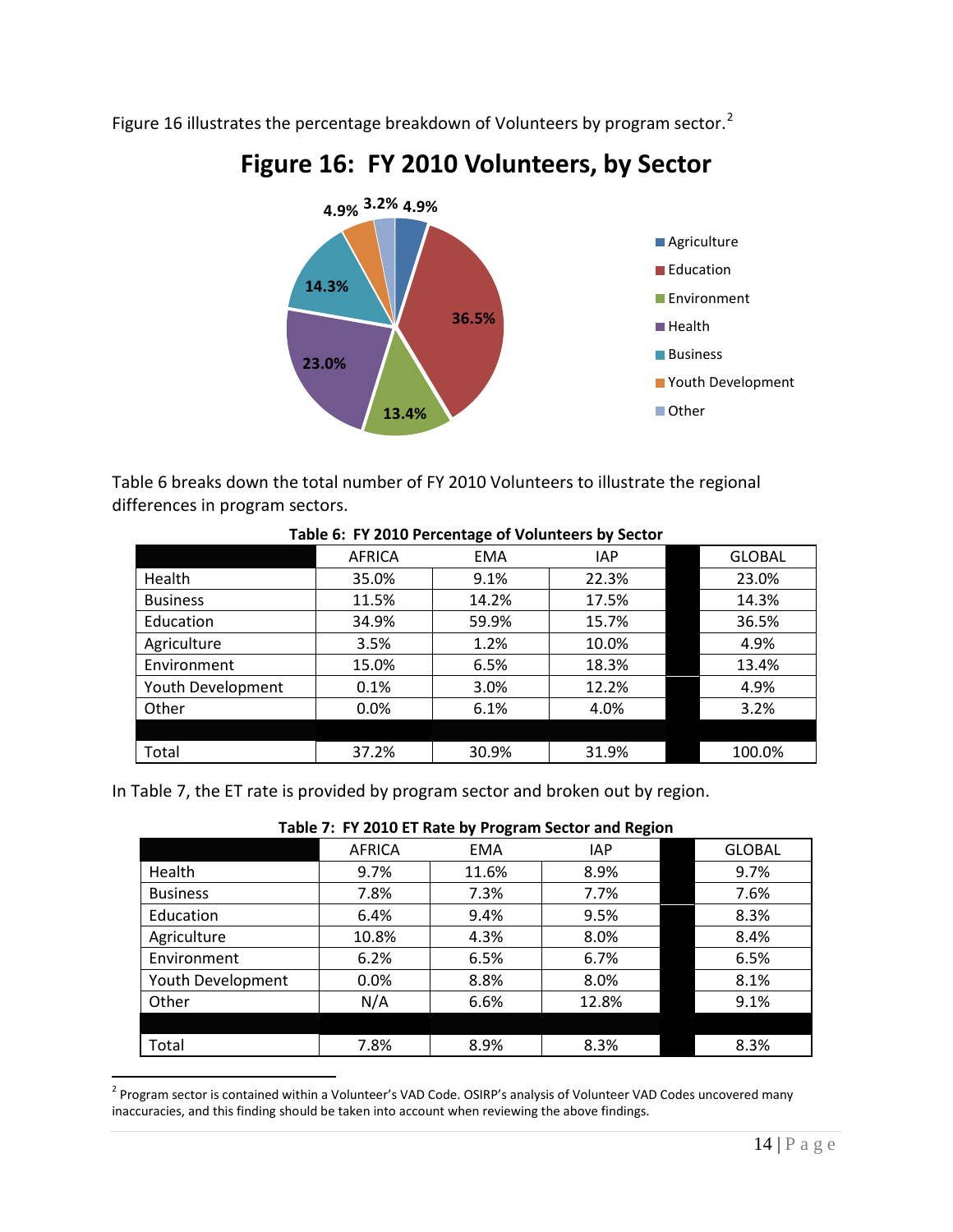Figure 17 illustrates the percentage breakdown of Volunteers by age range.



## **Figure 17: FY 2010 Volunteers, by Age**

Figure 18 presents the ET rates by age range for FY 2010 Volunteers, and includes the global ET rate as a point of reference. Only Volunteers in their 20s had an ET rate (7.5%) below the global average. As there were so few Volunteers serving in their 80s (n = 3), this dataset was not included in the chart. It should be noted, however, that of these 3 Volunteers, 2 terminated their service early.

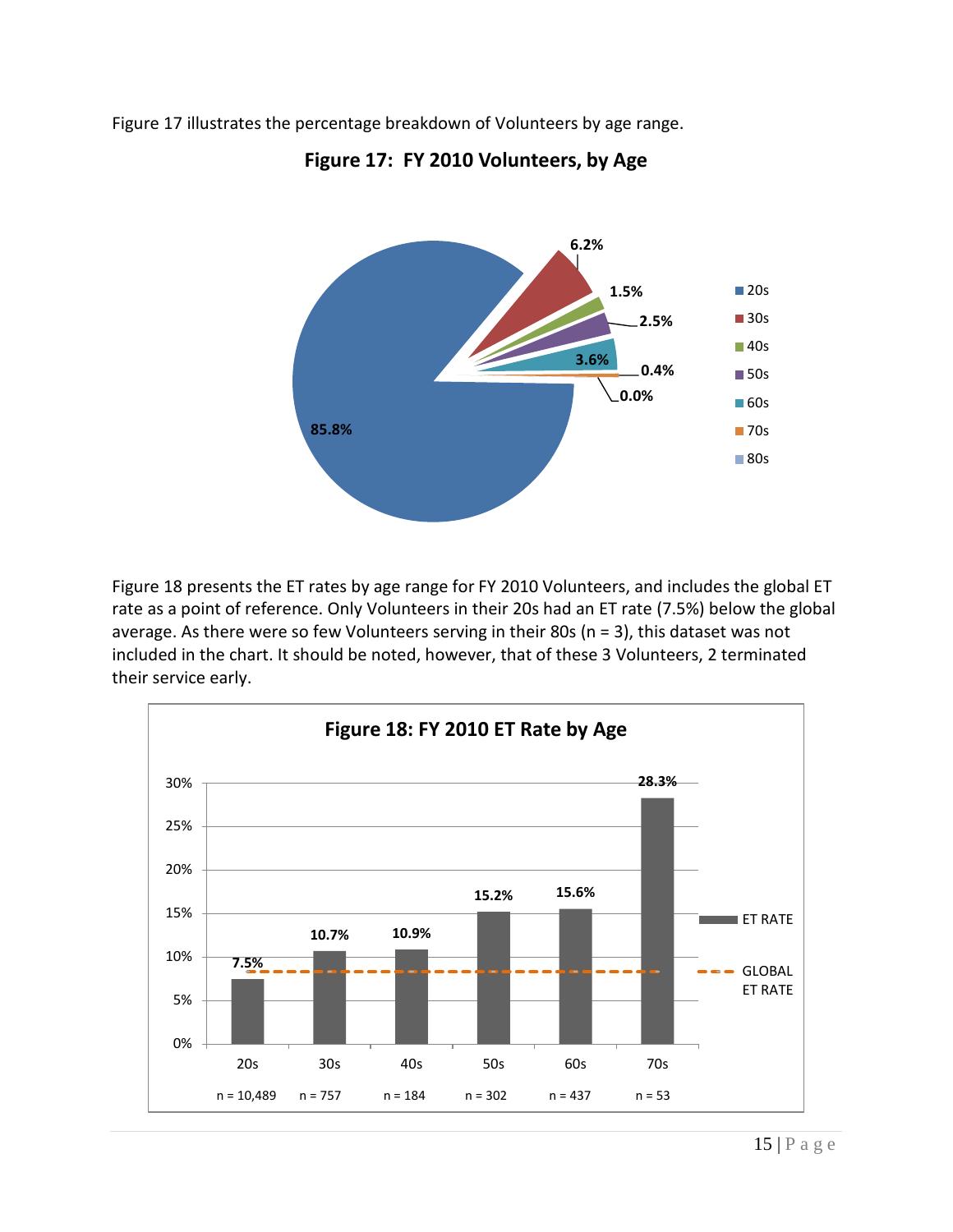### **Summary and Next Steps**

<span id="page-22-0"></span>With increased public scrutiny of federal agencies and a renewed agency commitment to datadriven management – as demonstrated by the Comprehensive Agency Assessment, the Country Portfolio Review, agency-wide quarterly performance reviews, and the IPBS submission process – consistent monitoring and review of early termination and resignation rates takes on additional importance.

This report provides a solid foundation for the examination of early termination data, particularly in the areas of fluctuating or consistently high rates (as seen during the first three months of Peace Corps service, as well as in a handful of posts—see Appendix B). The report also makes it possible to analyze the data in terms of specific demographic characteristics. For more information on the statistical significance of demographic factors, see Appendix A.

In keeping with the findings of the Comprehensive Agency Assessment recommending "continued review of resignation data and the development of action items at headquarters and at post," OSIRP recommends that the early termination and resignation data contained within this report be reviewed by all relevant and interested offices and posts to encourage familiarity with historical patterns and trends, and that early termination and resignation data be considered an integral component of the agency's Country Portfolio Review process.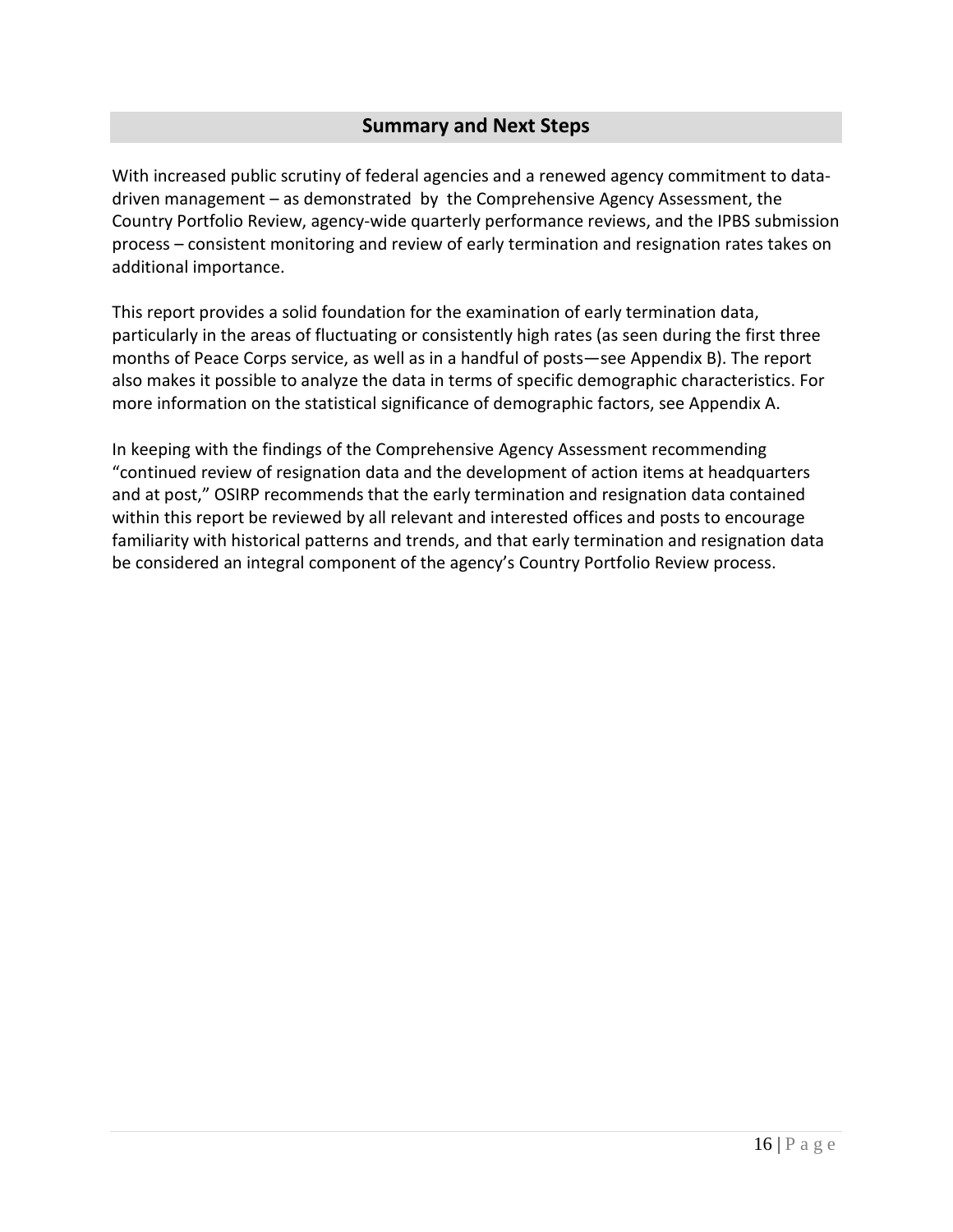## **Appendix A: Summary of Demographic Analysis**

<span id="page-23-0"></span>More in-depth statistical analysis can be done to examine the relationship between the demographic factors explored above and the early termination rate in greater detail. Chi-square statistical tests are used to compare the relationship between two categorical variables. The chi-square statistic tests the hypothesis that the two variables being compared are independent, or unrelated. The lower the significance value, the less likely it is that the two variables being compared are unrelated. The standard threshold of this value, 0.05, and results less than this value, indicate what is considered a "significant association." Additionally, for Chisquare tests to be accurate, an N over 5 is required. To meet this requirement, some data categories with low Ns were combined or removed from the test, but data were not compromised.

Analysis of the demographic variables' relationship with early termination was conducted, and generated the following results.

No statistically significant association was found between early termination and ethnic code (p  $= .118$ ).

A statistically significant association was found between early termination and gender ( $p =$ .001), age group (p < .001), marital status (p < .001), education level (p = .004), and program sector ( $p = .010$ ).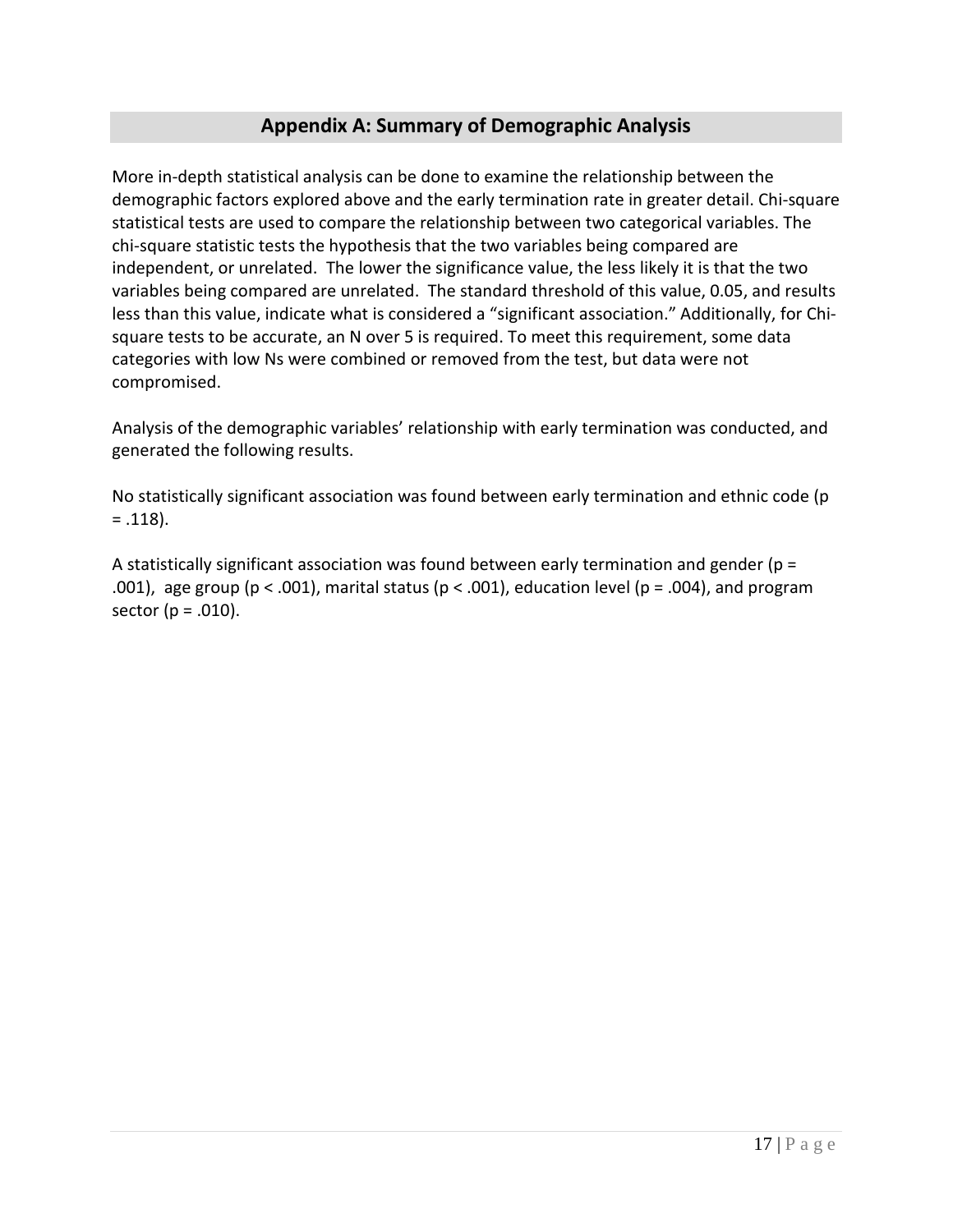## <span id="page-24-0"></span>**Appendix B: FY 2006 to FY 2010 Resignation and Early Termination Rates by Post**

|                           |       | FY 2006 |       | FY 2007 |       | FY 2008 |       | FY 2009 |       | FY 2010 |
|---------------------------|-------|---------|-------|---------|-------|---------|-------|---------|-------|---------|
| <b>POST</b>               | RS%   | ET%     | RS%   | ET%     | RS%   | ET%     | RS%   | ET%     | RS%   | ET%     |
| <b>ALBANIA</b>            | 4.2%  | 6.3%    | 6.1%  | 6.1%    | 11.0% | 12.7%   | 5.7%  | 7.5%    | 7.4%  | 9.9%    |
| ARMENIA                   | 11.8% | 13.2%   | 12.8% | 12.8%   | 12.0% | 13.5%   | 10.3% | 12.7%   | 7.4%  | 7.4%    |
| AZERBAIJAN                | 11.1% | 11.1%   | 14.0% | 14.0%   | 4.1%  | 6.1%    | 7.8%  | 7.8%    | 6.4%  | 8.5%    |
| <b>BELIZE</b>             | 17.0% | 18.9%   | 7.0%  | 8.0%    | 12.8% | 13.8%   | 15.0% | 15.0%   | 8.8%  | 9.7%    |
| <b>BENIN</b>              | 9.5%  | 13.7%   | 8.3%  | 10.1%   | 18.2% | 18.8%   | 4.5%  | 9.0%    | 4.7%  | 7.7%    |
| <b>BOTSWANA</b>           | 11.9% | 12.8%   | 12.0% | 13.7%   | 8.5%  | 10.6%   | 6.8%  | 8.6%    | 10.5% | 10.5%   |
| <b>BULGARIA</b>           | 11.7% | 13.8%   | 10.7% | 12.6%   | 5.8%  | 6.6%    | 2.2%  | 7.2%    | 4.8%  | 5.7%    |
| <b>BURKINA FASO</b>       | 10.4% | 13.3%   | 17.9% | 21.2%   | 13.5% | 15.4%   | 3.8%  | 6.3%    | 3.0%  | 6.0%    |
| <b>CAMBODIA</b>           |       |         | 6.7%  | 10.0%   | 9.4%  | 10.9%   | 4.9%  | 5.9%    | 15.1% | 15.9%   |
| <b>CAMEROON</b>           | 13.0% | 14.5%   | 7.5%  | 8.5%    | 7.5%  | 10.1%   | 3.1%  | 3.1%    | 2.8%  | 2.8%    |
| <b>CAPE VERDE</b>         | 13.8% | 17.5%   | 8.9%  | 11.4%   | 7.2%  | 8.4%    | 0.0%  | 0.0%    | 2.4%  | 4.8%    |
| <b>CHINA</b>              | 10.1% | 11.3%   | 6.5%  | 7.7%    | 3.3%  | 4.6%    | 0.0%  | 4.6%    | 5.5%  | 6.5%    |
| <b>COSTA RICA</b>         | 6.7%  | 8.2%    | 8.2%  | 11.0%   | 14.5% | 16.4%   | 4.8%  | 7.5%    | 3.6%  | 6.0%    |
| <b>DOMINICAN REPUBLIC</b> | 6.7%  | 10.4%   | 4.5%  | 7.5%    | 9.2%  | 9.9%    | 5.2%  | 7.3%    | 5.4%  | 5.4%    |
| <b>EASTERN CARIBBEAN</b>  | 9.4%  | 9.9%    | 4.6%  | 7.1%    | 13.5% | 15.9%   | 18.5% | 22.6%   | 4.7%  | 7.1%    |
| <b>ECUADOR</b>            | 3.1%  | 5.8%    | 16.3% | 17.1%   | 13.9% | 16.0%   | 9.5%  | 11.5%   | 9.5%  | 12.4%   |
| EL SALVADOR               | 11.2% | 13.6%   | 4.4%  | 4.4%    | 9.0%  | 11.6%   | 7.8%  | 8.7%    | 4.3%  | 6.3%    |
| <b>ETHIOPIA</b>           |       |         |       |         |       |         | 21.7% | 21.7%   | 6.3%  | 7.9%    |
| <b>FIJI</b>               | 11.5% | 12.5%   | 18.6% | 18.6%   | 7.1%  | 9.5%    | 7.9%  | 11.2%   | 5.2%  | 8.2%    |
| <b>GAMBIA</b>             | 9.0%  | 9.0%    | 9.2%  | 12.0%   | 12.3% | 14.2%   | 6.8%  | 10.5%   | 0.8%  | 6.2%    |
| <b>GEORGIA</b>            | 13.2% | 17.4%   | 9.4%  | 15.7%   | 14.2% | 18.3%   | 6.7%  | 6.7%    | 1.7%  | 3.3%    |
| <b>GHANA</b>              | 4.5%  | 7.0%    | 7.6%  | 10.3%   | 12.5% | 14.3%   | 6.3%  | 7.1%    | 3.7%  | 5.8%    |
| <b>GUATEMALA</b>          | 7.3%  | 8.8%    | 5.3%  | 6.5%    | 3.2%  | 6.0%    | 4.8%  | 6.2%    | 6.2%  | 8.3%    |
| <b>GUINEA</b>             | 4.7%  | 8.8%    | 3.2%  | 7.4%    | 8.9%  | 11.4%   | 7.2%  | 8.1%    | 0.0%  | 0.0%    |
| <b>GUYANA</b>             | 12.7% | 13.9%   | 9.0%  | 14.1%   | 17.1% | 18.4%   | 10.6% | 11.8%   | 12.8% | 20.2%   |
| <b>HONDURAS</b>           | 8.4%  | 12.6%   | 9.1%  | 11.6%   | 7.3%  | 10.7%   | 9.8%  | 13.0%   | 7.2%  | 10.7%   |
| <b>INDONESIA</b>          |       |         |       |         |       |         |       |         | 10.0% | 10.0%   |
| <b>JAMAICA</b>            | 11.6% | 12.8%   | 11.0% | 14.6%   | 14.1% | 18.6%   | 13.1% | 14.8%   | 13.4% | 16.1%   |
| <b>JORDAN</b>             | 17.0% | 17.0%   | 10.9% | 14.1%   | 15.0% | 19.0%   | 26.3% | 28.1%   | 22.2% | 23.6%   |
| KAZAKHSTAN                | 16.3% | 17.3%   | 6.3%  | 8.9%    | 10.8% | 11.3%   | 5.8%  | 7.9%    | 7.5%  | 10.0%   |
| <b>KENYA</b>              | 8.2%  | 10.9%   | 14.0% | 16.7%   | 5.2%  | 7.3%    | 12.8% | 14.9%   | 6.2%  | 10.1%   |
| KYRGYZSTAN                | 13.9% | 16.4%   | 18.1% | 20.1%   | 18.2% | 21.2%   | 20.3% | 20.3%   | 3.0%  | 25.0%   |
| <b>LESOTHO</b>            | 9.0%  | 11.9%   | 7.4%  | 8.3%    | 5.3%  | 6.0%    | 4.1%  | 4.9%    | 2.9%  | 5.0%    |
| LIBERIA                   |       |         |       |         |       |         | 1.5%  | 6.1%    | 4.2%  | 8.3%    |
| <b>MACEDONIA</b>          | 7.4%  | 8.1%    | 3.4%  | 4.8%    | 5.9%  | 9.9%    | 3.4%  | 5.4%    | 2.9%  | 5.0%    |
| MADAGASCAR                | 5.9%  | 9.4%    | 6.8%  | 10.6%   | 9.2%  | 11.1%   | 4.0%  | 7.0%    | 6.9%  | 7.8%    |
| <b>MALAWI</b>             | 10.1% | 13.4%   | 9.9%  | 11.0%   | 6.4%  | 8.5%    | 9.6%  | 11.3%   | 6.2%  | 7.7%    |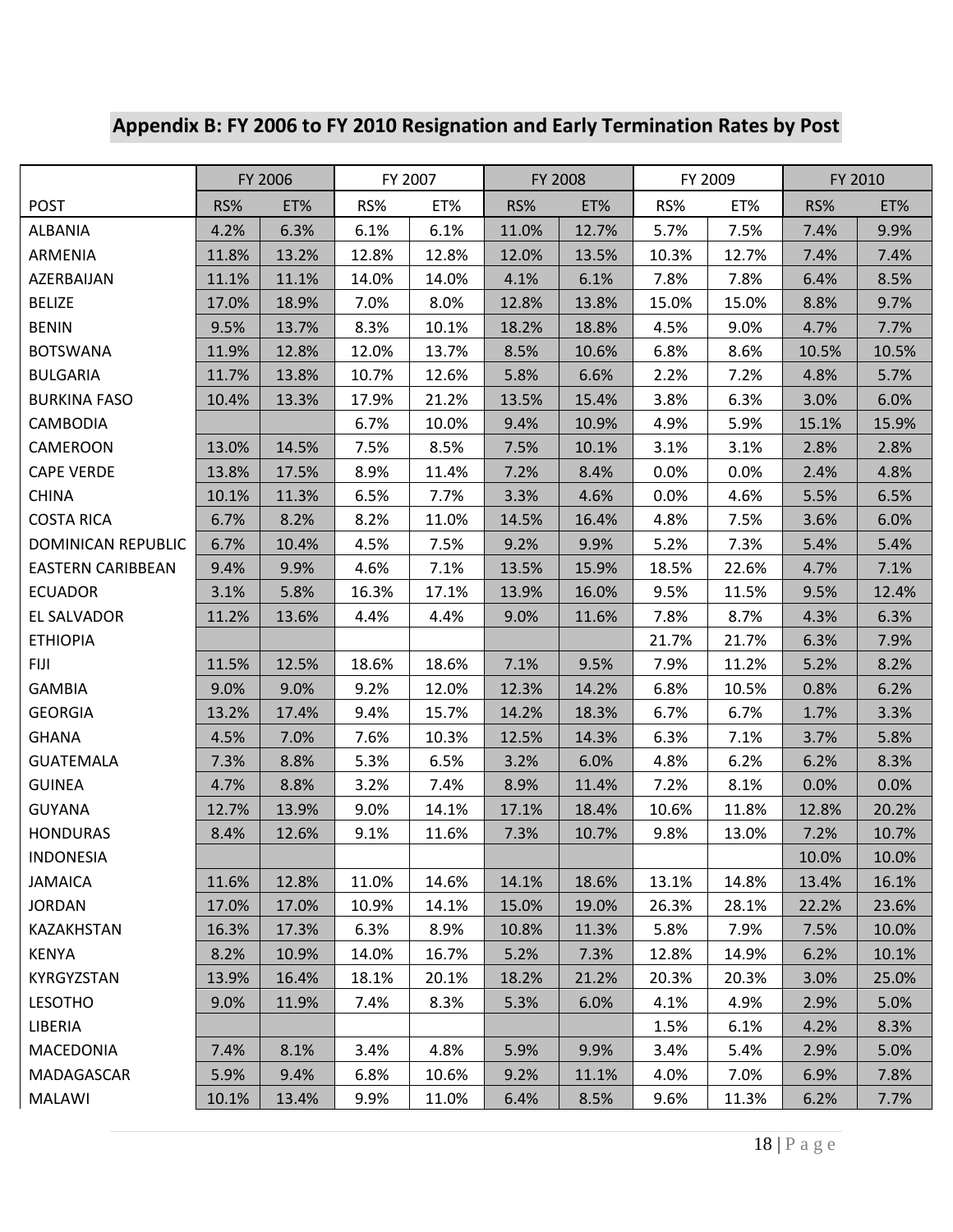| MALI                | 9.9%  | 11.2% | 6.0%  | 8.6%  | 8.6%  | 9.1%  | 9.7%  | 15.3% | 5.4%  | 5.8%  |
|---------------------|-------|-------|-------|-------|-------|-------|-------|-------|-------|-------|
| <b>MEXICO</b>       | 8.9%  | 8.9%  | 5.7%  | 9.4%  | 9.3%  | 10.7% | 7.0%  | 8.1%  | 2.2%  | 2.2%  |
| <b>MICRONESIA</b>   | 5.1%  | 7.1%  | 4.9%  | 9.7%  | 7.3%  | 10.1% | 9.5%  | 12.4% | 9.6%  | 10.6% |
| <b>MOLDOVA</b>      | 7.8%  | 10.3% | 14.8% | 17.5% | 9.2%  | 10.6% | 13.0% | 14.9% | 10.8% | 11.8% |
| <b>MONGOLIA</b>     | 6.0%  | 7.3%  | 10.7% | 12.0% | 8.1%  | 10.6% | 14.8% | 15.3% | 10.9% | 14.5% |
| <b>MOROCCO</b>      | 11.1% | 13.1% | 11.7% | 13.5% | 7.4%  | 10.2% | 7.3%  | 9.2%  | 5.3%  | 6.0%  |
| MOZAMBIQUE          | 4.0%  | 5.6%  | 3.0%  | 5.0%  | 5.4%  | 7.7%  | 1.3%  | 2.6%  | 3.5%  | 4.3%  |
| <b>NAMIBIA</b>      | 9.1%  | 12.6% | 7.5%  | 9.4%  | 5.5%  | 6.1%  | 3.0%  | 6.0%  | 4.8%  | 6.7%  |
| NICARAGUA           | 6.6%  | 10.1% | 6.6%  | 7.7%  | 5.8%  | 8.2%  | 2.9%  | 7.7%  | 2.9%  | 9.2%  |
| <b>NIGER</b>        | 11.1% | 13.6% | 9.5%  | 10.4% | 13.9% | 19.6% | 7.5%  | 8.6%  | 6.4%  | 19.7% |
| PANAMA              | 4.9%  | 6.7%  | 7.8%  | 9.2%  | 4.4%  | 7.6%  | 9.2%  | 11.8% | 4.7%  | 5.7%  |
| PARAGUAY            | 11.1% | 11.8% | 9.3%  | 9.7%  | 3.3%  | 4.0%  | 0.7%  | 3.4%  | 4.8%  | 6.6%  |
| PERU                | 4.5%  | 5.0%  | 7.7%  | 8.5%  | 5.2%  | 6.3%  | 4.0%  | 6.1%  | 2.9%  | 4.4%  |
| <b>PHILIPPINES</b>  | 4.2%  | 8.4%  | 7.0%  | 8.5%  | 3.0%  | 5.5%  | 9.0%  | 10.6% | 3.9%  | 6.0%  |
| <b>ROMANIA</b>      | 7.2%  | 9.1%  | 6.6%  | 9.0%  | 7.6%  | 8.5%  | 7.5%  | 9.1%  | 4.6%  | 6.0%  |
| <b>RWANDA</b>       |       |       |       |       |       |       | 11.4% | 17.1% | 4.9%  | 11.7% |
| SAMOA               | 5.1%  | 11.4% | 17.5% | 20.0% | 15.6% | 19.5% | 5.8%  | 9.6%  | 8.6%  | 15.5% |
| SENEGAL             | 5.5%  | 6.8%  | 12.4% | 12.8% | 6.6%  | 7.4%  | 3.4%  | 3.8%  | 6.0%  | 6.3%  |
| <b>SIERRA LEONE</b> |       |       |       |       |       |       |       |       | 5.1%  | 5.1%  |
| <b>SOUTH AFRICA</b> | 8.4%  | 8.9%  | 8.1%  | 8.9%  | 10.5% | 12.1% | 20.6% | 22.5% | 10.7% | 12.1% |
| SURINAME            | 12.3% | 15.4% | 13.1% | 18.0% | 12.9% | 20.0% | 13.8% | 18.5% | 7.8%  | 7.8%  |
| SWAZILAND           | 22.0% | 25.0% | 4.8%  | 11.9% | 7.8%  | 10.4% | 8.2%  | 8.2%  | 5.9%  | 9.9%  |
| <b>TANZANIA</b>     | 5.3%  | 6.1%  | 7.7%  | 9.4%  | 6.4%  | 7.6%  | 12.1% | 13.7% | 5.2%  | 7.6%  |
| <b>THAILAND</b>     | 7.5%  | 8.1%  | 7.8%  | 8.4%  | 9.3%  | 11.1% | 8.1%  | 8.7%  | 10.5% | 13.1% |
| <b>TOGO</b>         | 3.3%  | 4.9%  | 7.1%  | 8.1%  | 9.6%  | 11.1% | 8.8%  | 17.0% | 6.6%  | 10.5% |
| <b>TONGA</b>        | 9.3%  | 14.0% | 20.9% | 23.9% | 9.2%  | 15.4% | 12.5% | 23.4% | 6.1%  | 16.7% |
| TURKMENISTAN        | 10.9% | 14.5% | 8.3%  | 12.5% | 5.9%  | 8.1%  | 4.0%  | 40.0% | 2.8%  | 4.7%  |
| <b>UGANDA</b>       | 13.1% | 18.2% | 5.8%  | 5.8%  | 7.6%  | 11.2% | 7.6%  | 8.5%  | 5.3%  | 7.9%  |
| <b>UKRAINE</b>      | 8.7%  | 11.3% | 7.5%  | 9.8%  | 6.8%  | 8.8%  | 4.9%  | 6.6%  | 4.2%  | 5.2%  |
| VANUATU             | 7.9%  | 7.9%  | 6.6%  | 10.6% | 7.2%  | 10.5% | 3.5%  | 7.6%  | 4.5%  | 6.0%  |
| ZAMBIA              | 9.3%  | 10.5% | 5.3%  | 6.9%  | 7.3%  | 8.7%  | 9.0%  | 11.8% | 9.4%  | 11.8% |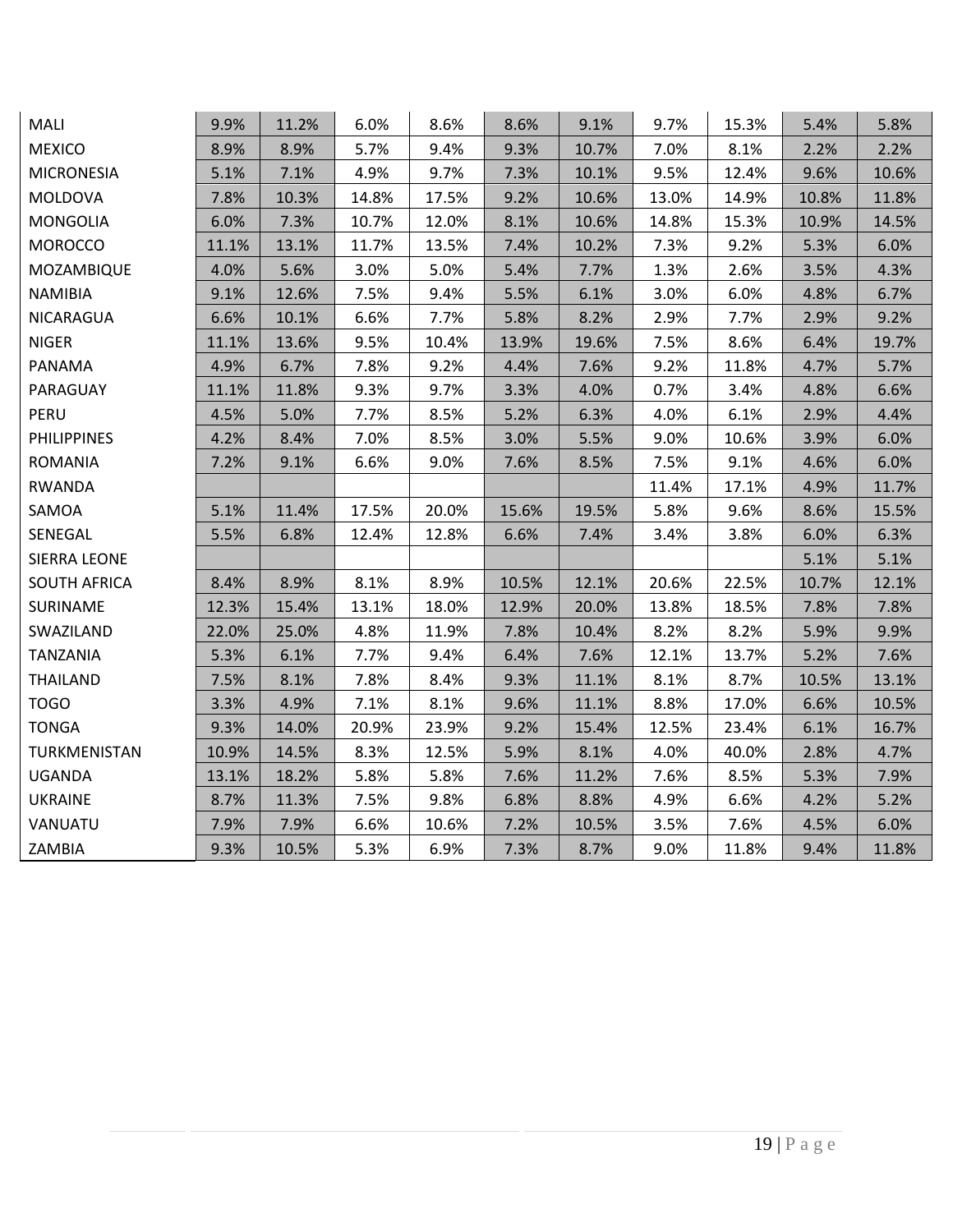

## **Peace Corps FY 2011 Early Termination Report**

## **GLOBAL**

**Office of Strategic Information, Research, and Planning**

**February 2012**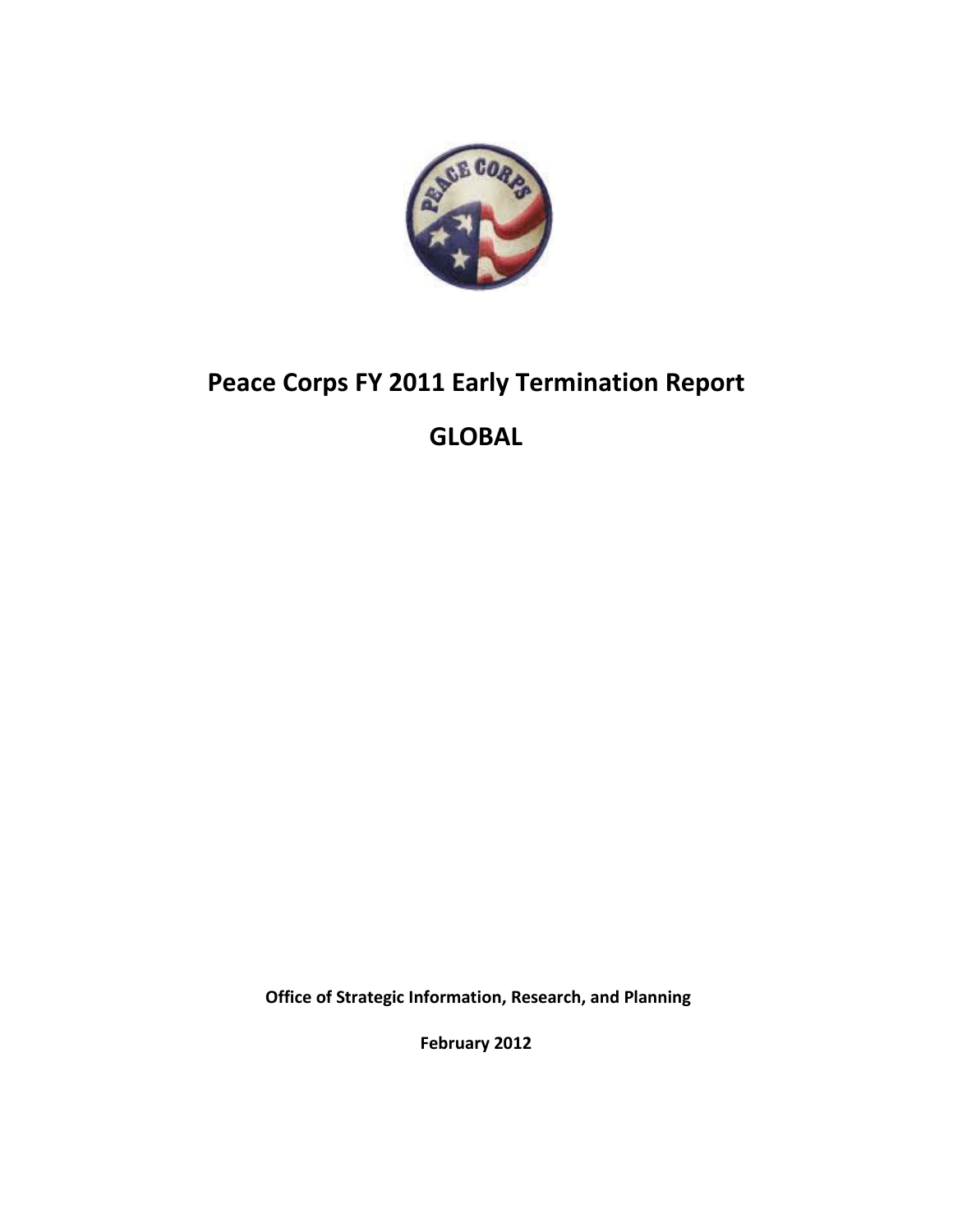## **Early Termination Global Report**

Peace Corps has long recognized the significance of early terminations (ETs). When a Volunteer's service is terminated, it represents the loss of a talented American engaged in cultural exchange and grassroots development within their assigned community and country of service. It also has an impact on the relationship Peace Corps has with the host country, since the unexpected departure of a Volunteer can have a negative impact on the Volunteer's project and, by proxy, on the goals and objectives established between Peace Corps and the host country. Moreover, it represents a lost investment for the Peace Corps, which devoted its limited resources to recruit and train the individual.

This report summarizes current and historical information on early termination at the global level, and is intended to help inform evidence-based management decisions. It presents fiscal year data from seven different types of measurement that Peace Corps utilizes to analyze and understand the early termination decisions and trends of Peace Corps Volunteers and Trainees.

While the information is presented here in charts, the Office of Strategic Information, Research, and Planning also produces and publishes quarterly early termination tables, which are available [here.](http://inside.peacecorps.gov/index.cfm?viewDocument&document_id=24580&filetype=htm) In addition, given the significance of early terminations, the Office of Strategic Information, Research, and Planning has developed an additional management tool by calculating ET rates for every post, which are available [here.](http://inside.peacecorps.gov/index.cfm?viewDocument&document_id=36793&filetype=htm)

Peace Corps Manual Section 284 establishes the policies and procedures governing the circumstances under which a Peace Corps Volunteer's service may end prior to the projected completion of service date. For the purposes of this report, the term "Volunteer" includes anyone who has entered on duty, i.e. both Trainees and Volunteers. An ET occurs when a Volunteer "cannot or should not remain in service until his or her projected completion of service (COS) date." There are four types of early termination, each discussed separately in this Manual Section:

Resignation: A resignation is a decision made by a Volunteer who no longer wishes to continue in his/her Peace Corps service.

Medical Separation: If a Volunteer has or develops a medical condition that Peace Corps cannot medically accommodate or resolve within forty-five (45) days, the Volunteer will be medically separated. This decision is made by the Office of Health Services (OHS) in consultation, as needed, with appropriate medical consultants.

Administrative Separation: Pursuant to the Peace Corps Act, 22 U.S.C. 2504(i), the service of a Volunteer may be terminated at any time at the pleasure of the President.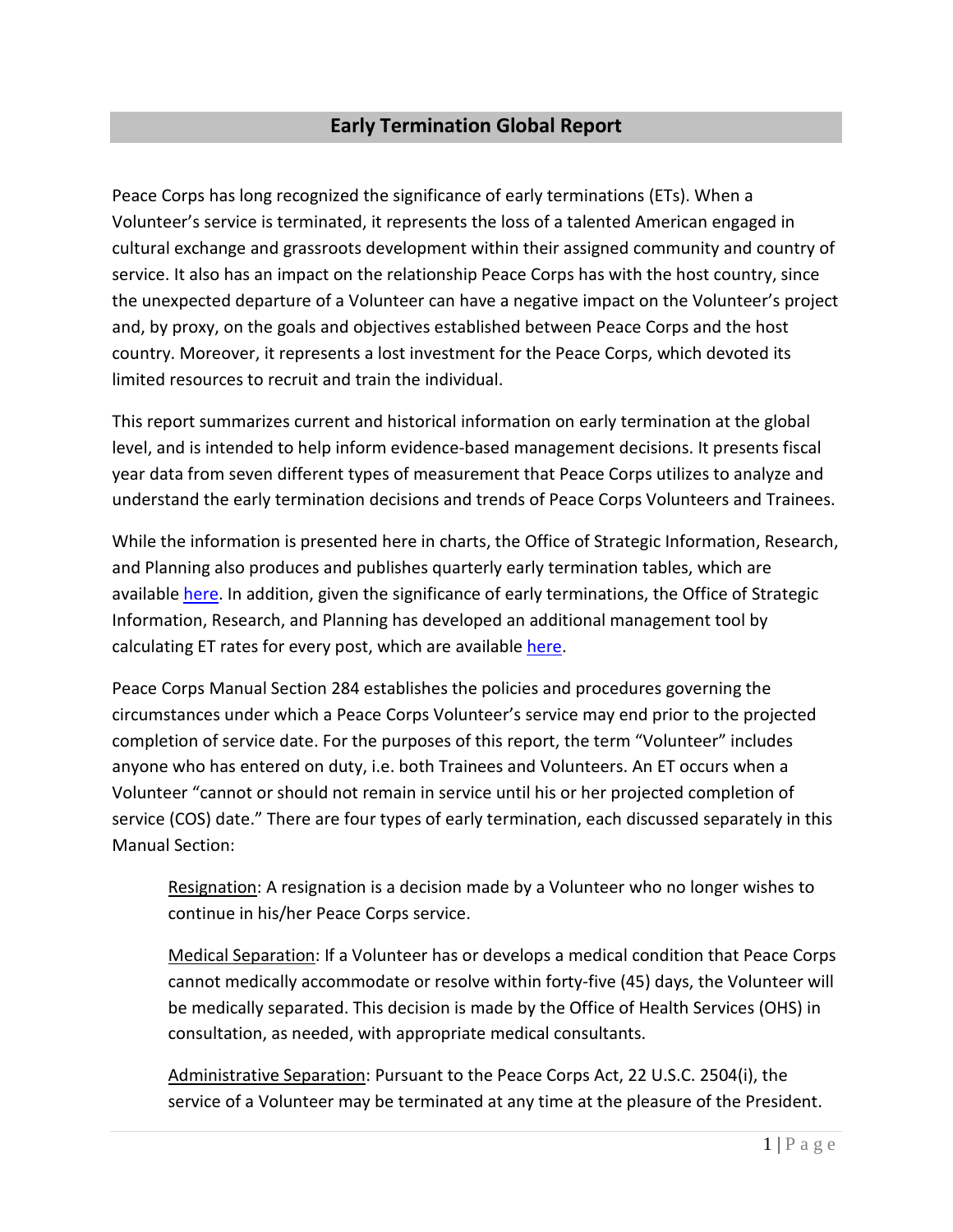The authority of the President to terminate service has been delegated to the Director of the Peace Corps. Accordingly, the Director, or anyone to whom the Director delegates such authority, may separate a Volunteer at any time purely at the discretion of the deciding official and as otherwise expressly provided herein.<sup>[1](#page-28-0)</sup>

Interrupted Service: A Volunteer may be separated with interrupted service status if the Country Director determines that circumstances beyond the control of the Volunteer make it necessary for the Volunteer to leave his or her present assignment.

The true value of early termination data is in the ongoing review of termination and resignation rates. While the examination of stand-alone rates tell us little about agency or post performance, fluctuations in the rates or consistently high ET rates are an indicator that further investigation is warranted. Indeed, the Comprehensive Agency Assessment Team recommended "continued review of resignation data and the development of action items at headquarters and at post, when indicated by high resignation rates or an increase in resignation rates" (p.179). Familiarity with early termination and resignation data will help inform decisions about next steps.

In the ensuing pages of this report, early termination information is presented in six charts and one table. In the first three charts, the data provided includes the global early termination rates, which is comprised of all four categories of early termination, and also breaks out the global resignation rates. Resignations comprise the majority of ETs (approximately 70% of the total ETs each year). As a resignation represents a voluntary decision to terminate Peace Corps service early, the resignation information presented in this report may assist the agency in identifying areas for improvement. Finally, all data presented in the first six charts is provided in a single table in the Appendix.

<span id="page-28-0"></span> $1$  Volunteers informed by their Country Director that they will be administratively separated from Peace Corps are given a 24hour window to voluntarily resign from their service. If they choose this alternative, they are entered into the database as a resignation.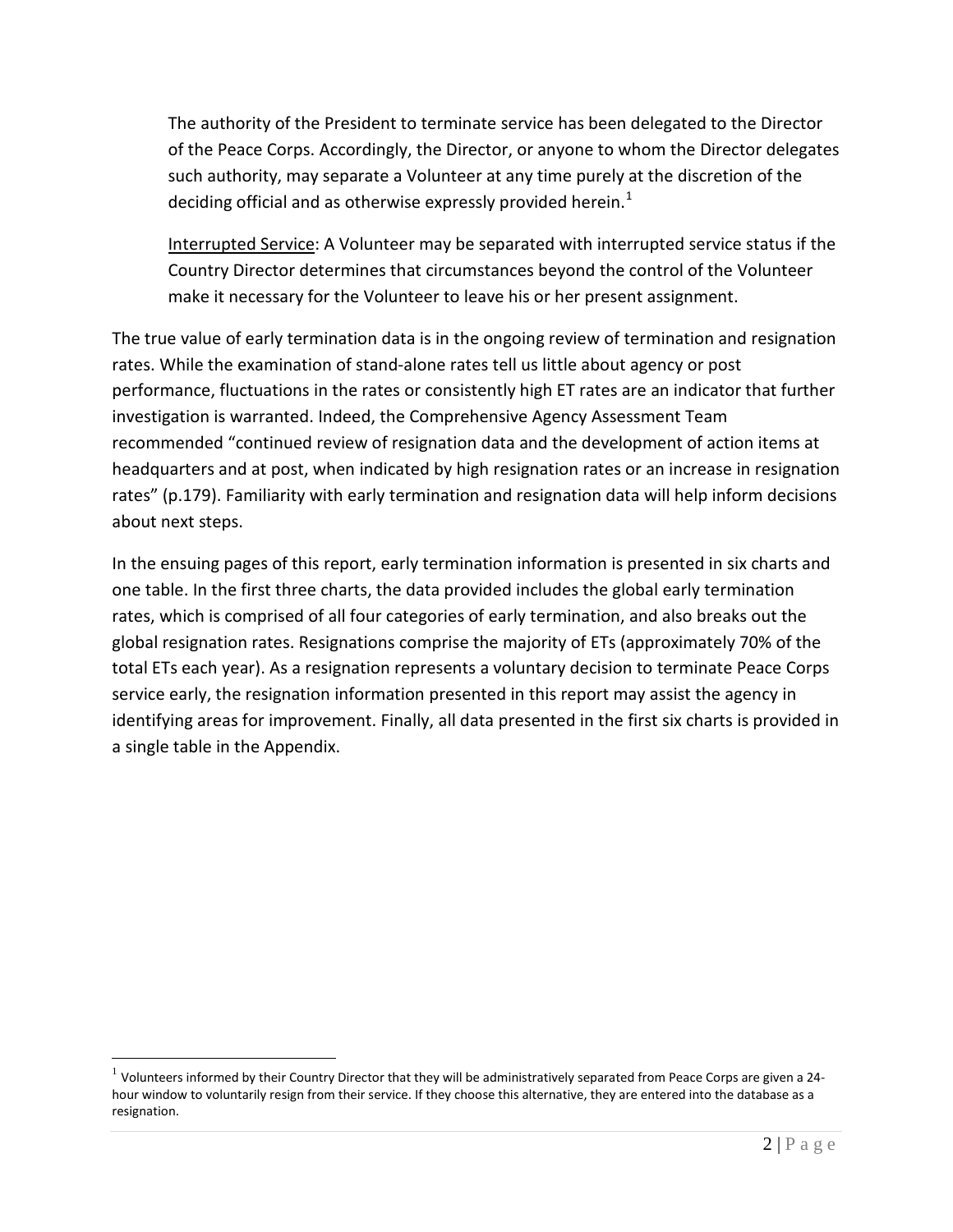## **Annual Early Termination Rate**



#### Importance/Rationale

For the most current information on early termination, the Peace Corps uses the annual early termination rate for analysis and management. The advantage of the annual method is that the analysis can be conducted as soon as a fiscal year ends, thereby providing immediate and actionable data to headquarters offices and posts. This measure is akin to asking what percentage of a high school's entire student body will drop out during the school year.

#### **Calculation**

To develop the Annual ET rate, a dataset is created by identifying every trainee and Volunteer who served at any point during the fiscal year. The Annual ET Rate is then calculated as the number of trainees and Volunteers who separated from the Peace Corps during the fiscal year divided by the total number of trainees and Volunteers who served at any time during the fiscal year.

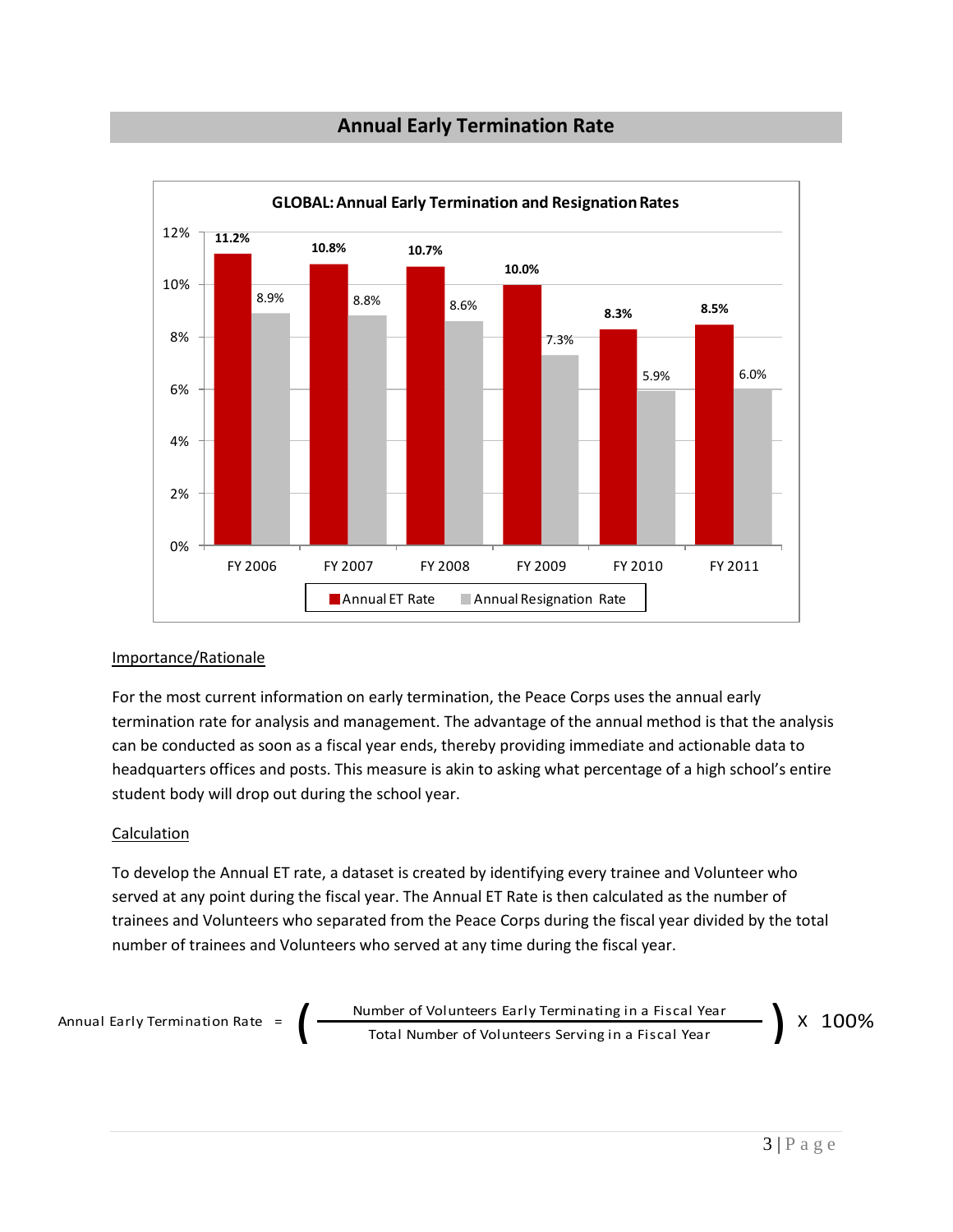## **Cohort Early Termination Rate**



#### Importance/Rationale

Peace Corps also calculates the cohort early termination rate to measure and analyze ETs. This method looks at Volunteers who enter Peace Corps service in the same fiscal year and then follows them throughout their service, i.e., a cohort. The advantage of using this method is that the information is complete and there is no ambiguity. This measure is akin to asking what percentage of freshmen entering high school will drop out before graduation. The cohort method therefore requires the collection of data for the entire 27 months of a cohort's service. As a result, cohort early termination rates for Volunteers beginning their service in FY 2009 and later cannot yet be calculated because these cohorts have not yet ended their service.

#### Calculation

To obtain the Cohort Early Termination Rate, we divide the number of cohort trainees and Volunteers who early terminated from their enter-on-duty date forward (when the individual arrives at staging) by the total number of cohort trainees and Volunteers.

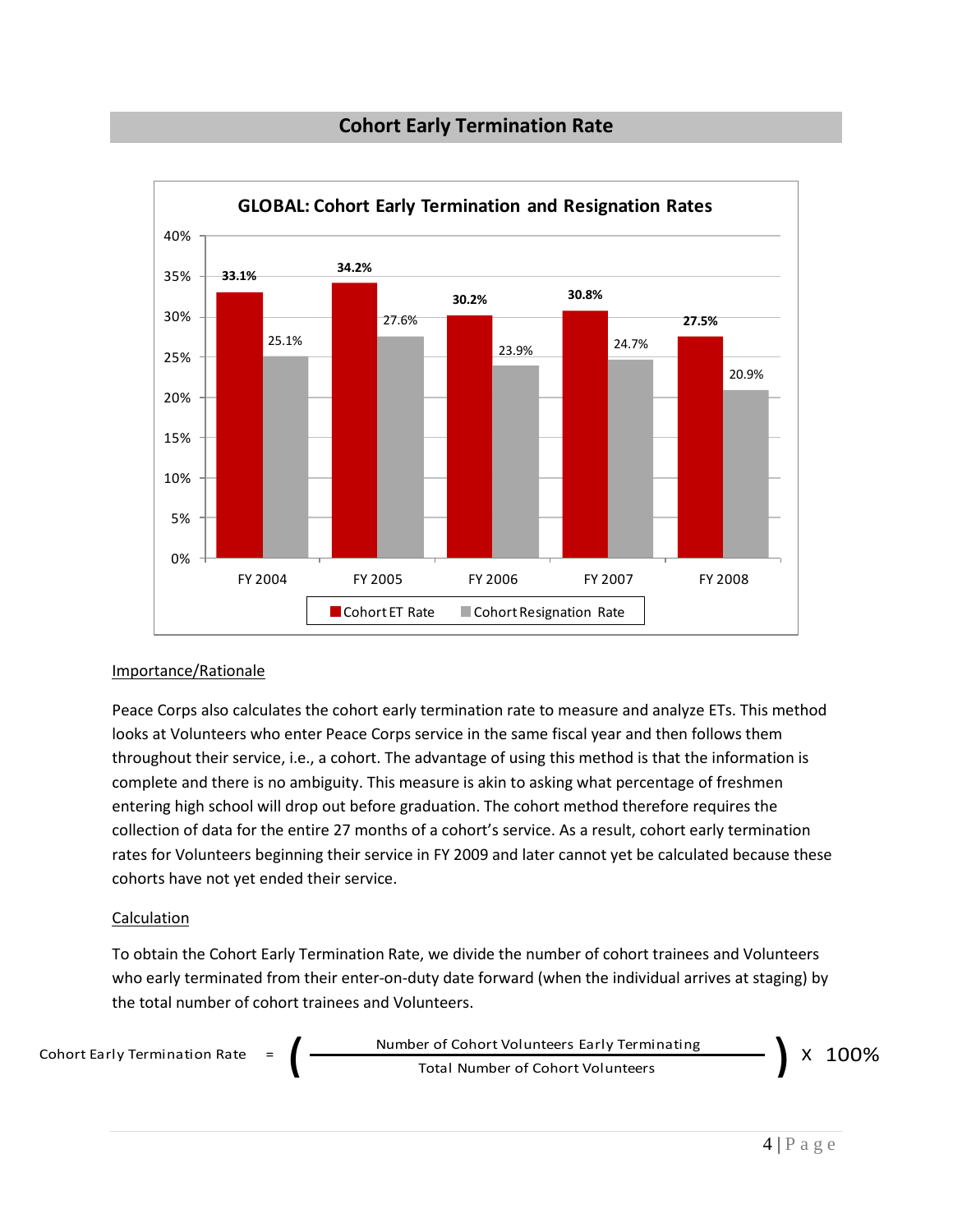### **Early Termination Incidence Rate**



#### Importance/Rationale

The annual ET rate weighs all Volunteers in the dataset as equal, regardless of their time served. The cohort ET rate has a lag time of at least 27 months. To adjust for these limitations, OSIRP developed the ET incidence rate. The rate is the frequency at which early terminations occur within the Volunteer population during the fiscal year. When using a calculation that focuses on time-in-service rather than just a timeframe, it addresses the situation where the amount of observation time differs between Volunteers, or when the Volunteer population varies with time. These situations characterize Peace Corps service, as trainee input occurs on a rolling basis throughout the year. Additionally, if two posts have the same annual ET rate, the ET incidence rate will be higher in the post where Volunteers are deciding to ET earlier in their service. Like the annual ET rate, the value of the ET incidence rate is that it can be calculated on an annual basis. However, while the annual ET rate indicates the prevalence (or how widespread) early terminations are, the ET incidence rate conveys information on the risk (or the rate of new occurrences) of early terminations.

#### **Calculation**

Like the annual ET method, the incidence method sets a defined timeframe (usually a fiscal year). But the incidence method then calculates the number of days each Volunteer served within the timeframe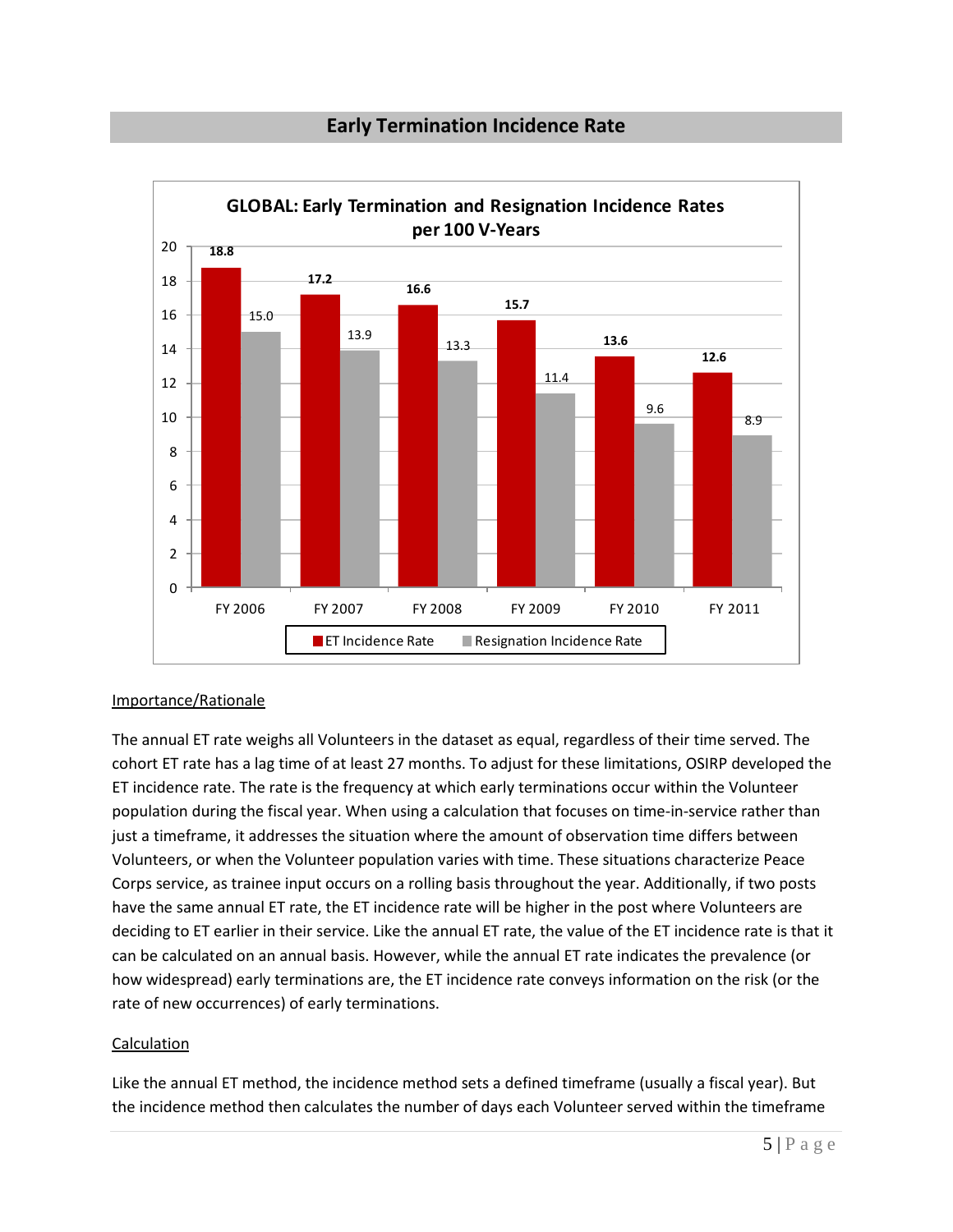and divides the sum by 365 (OCFO refers to this calculation as the Volunteer-year, or V-year). The incidence rate is then calculated as the number of Volunteers who early terminated from the Peace Corps within the defined timeframe divided by total V-years. For ease of comparison with the annual ET rate, the result is then multiplied by 100. The ET incidence rate can then be read as: X number of early terminations that can be expected at a post for every 100 V-years served.

Number of Volunteers Early Terminating in a Fiscal Year Early Termination Incidence Rate  $=$   $\left\{ \begin{array}{l} \frac{\hbox{Number of Volumbers Early Terminating in a Fiscal Year}}{\hbox{(Total Number of Days Served in a Fiscal Year / 365)}} \end{array} \right\} \times \ 100$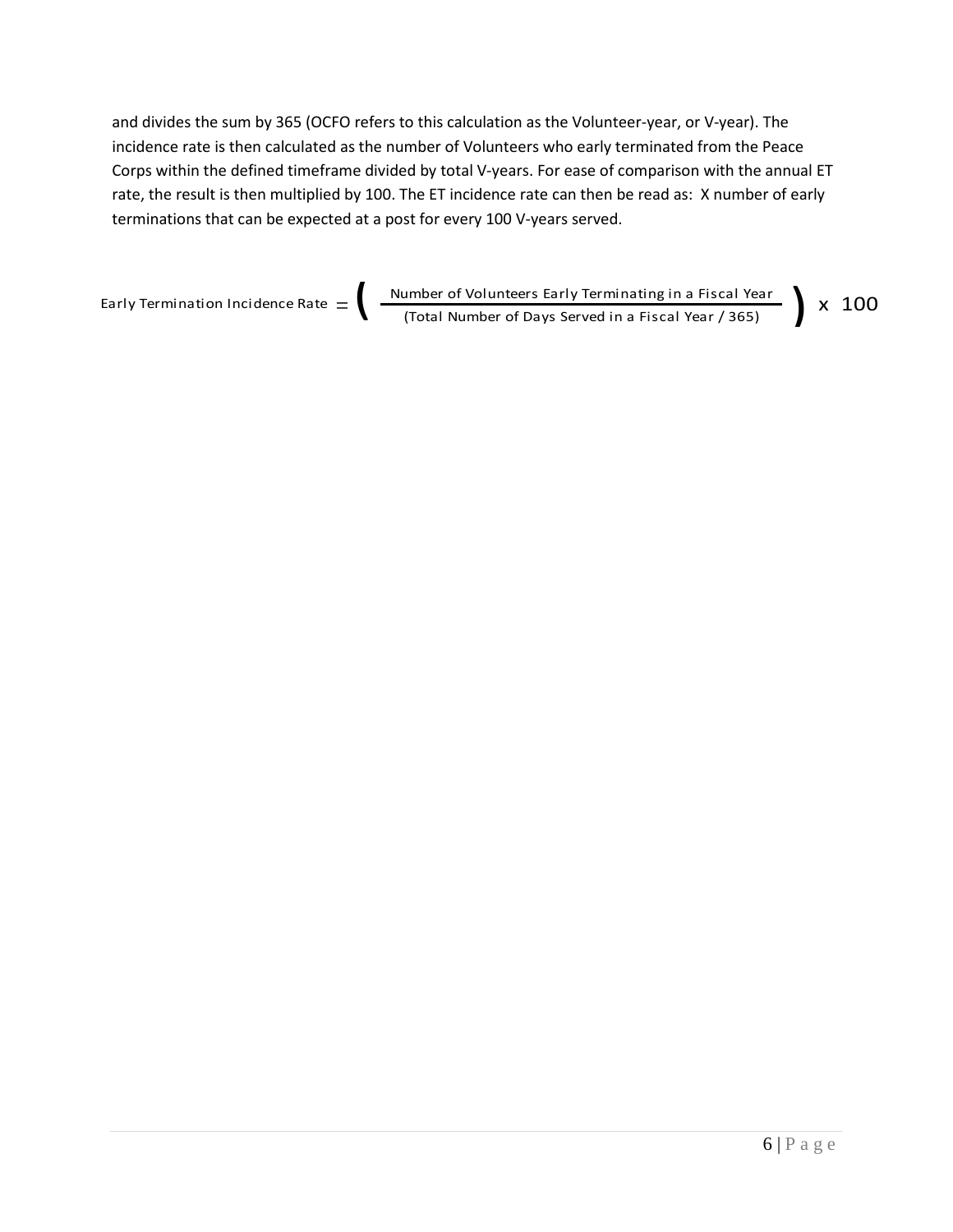## **Average Length of Service**



#### Importance/Rationale

Length of service is the amount of time, in months, that a Volunteer serves in Peace Corps. Average length of service is the mean service time, in months, of all Volunteers completing their service within a fiscal year. The length of service measure indicates how much opportunity Volunteers had to impact their communities.

#### Calculation

The average length of service period is calculated from the trainee's Enter on Duty (EOD) date (when the individual arrives at staging) and ends with either their COS or ET date. To develop the length of service measure, a dataset is created by identifying every Volunteer who completed service during the time period in question (usually by fiscal year). The measure is then calculated as the total number of months served divided by the number of Volunteers in the dataset.

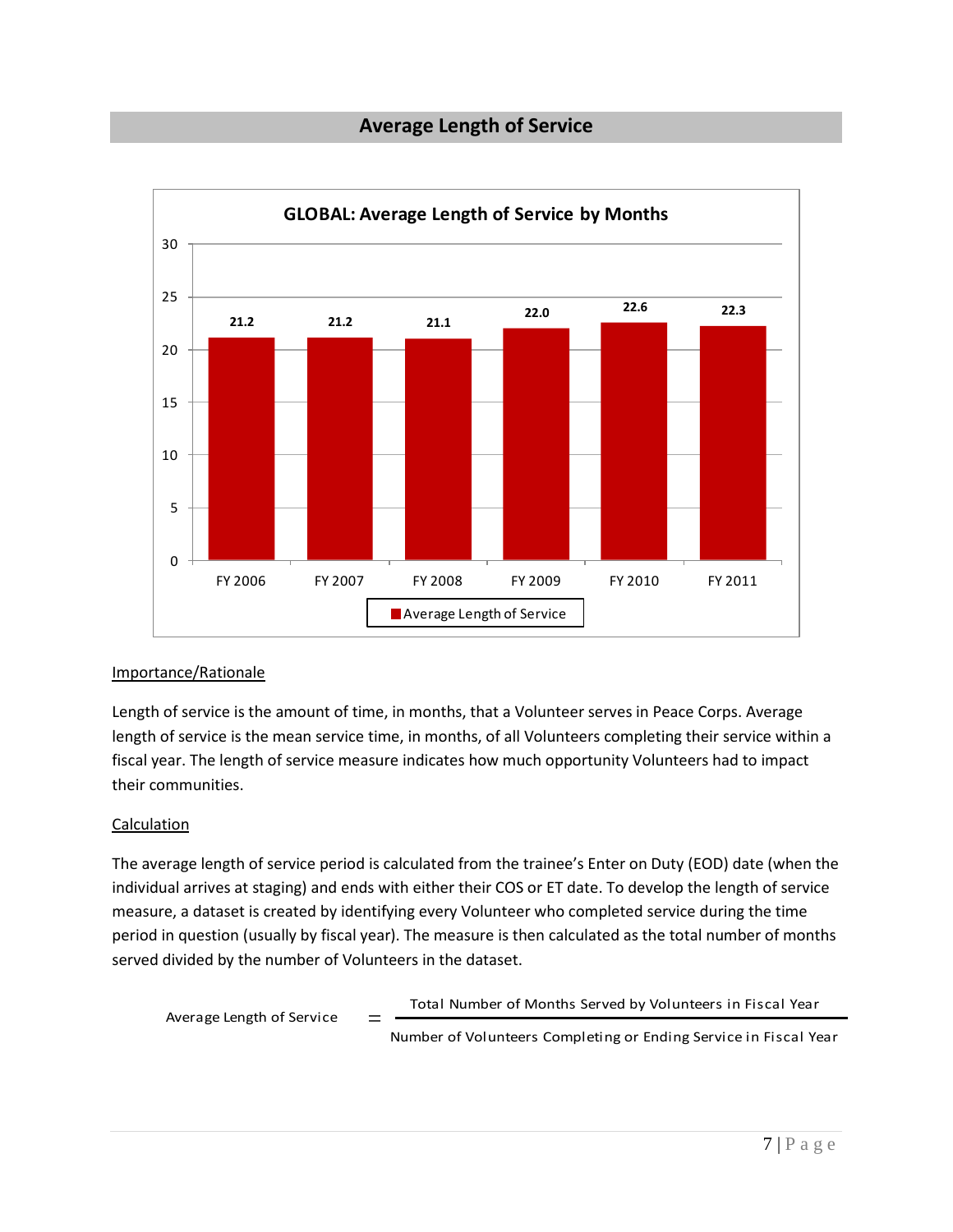

## **Percent of Projected Service Actually Served**

### Importance/Rationale

In-country programs are designed to require a specific amount of Volunteer service time for effective implementation. A high percentage of projected length of service actually served indicates Volunteers are in the field for a sufficient amount of time to meet program goals. This measure is similar to the Average Length of Service from the previous page. However, the Percentage of Service Served measure accounts for additional factors that affect a Volunteer's time in country, including transfers, extensions, and the length of time a post sets for each Volunteer's service.

### Calculation

Projected length of service is the length of service time that Peace Corps plans for a Volunteer to serve in Peace Corps and is established at the start of service. The period begins with the Enter on Duty (EOD) date and ends with the projected Close of Service (COS) date. The projected COS date is systemgenerated and is updated by Peace Corps staff if a Volunteer extends their service or transfers to another project.

Actual length of service is the time a Volunteer actually serves in Peace Corps. The period begins with the start date of the Volunteer's service and ends with either their Close of Service or Early Termination date.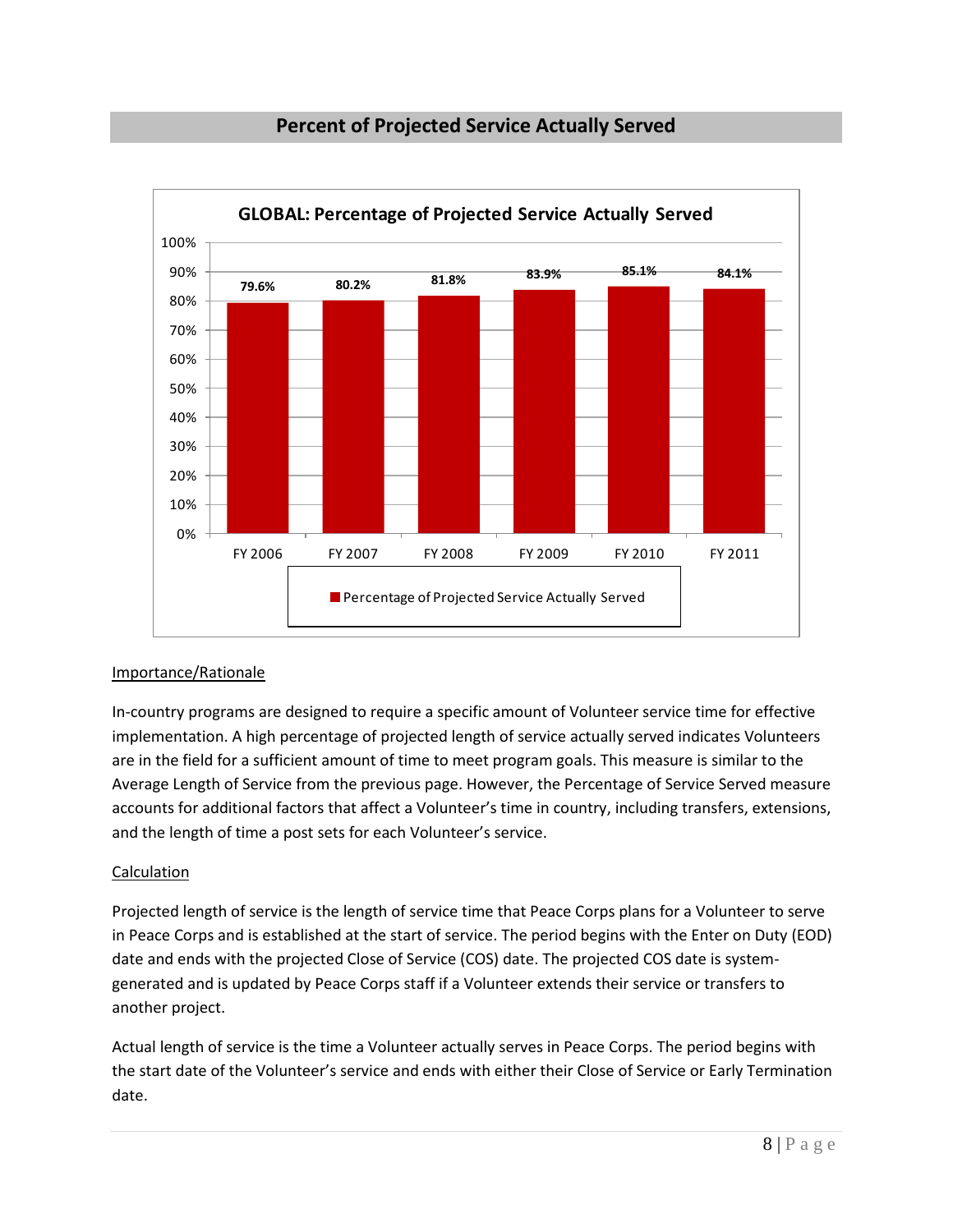To calculate the percentage of projected length of service actually served by Volunteers, the total months of actual service for the Volunteers who ended service in the fiscal year is divided by total months of projected service for the Volunteers who ended service in the fiscal year.

Occasionally, Volunteers with a COS action have a projected COS date before or after their actual COS date. This happens as a result of a Country Director's decision to allow Volunteers to COS 30 days before or after their projected COS date. The projected COS date is not always corrected to mirror the actual COS date. To correct this, when the projected COS date is before or after the actual COS date, the percentage of projected length of service actually served is assigned a result of 100% to demonstrate that the projected service time was achieved. This reflects the practice of considering any Volunteer who ends their service with a COS as a completed term of service.

Similar to the scenario just discussed, any Volunteer who ends their service in a program by being transferred out is considered a completed term of service. For Volunteers who were transferred out (TRO) of their program, the percentage of projected length of service actually served is assigned a result of 100% to demonstrate that the projected service time was achieved. A TRO could be associated with a Volunteer ending their two-year service (100% of service complete) and transferring to another post; it could also be due to an evacuation where the maximum time of service possible has been completed due to conditions at the post.

Total Number of Months Served by Volunteers in Fiscal Year Projected Service Actually Served  $=$   $\left\{ \begin{array}{l} \frac{1}{\sqrt{1-\frac{1}{\sqrt{1-\frac{1}{\sqrt{1-\frac{1}{\sqrt{1-\frac{1}{\sqrt{1-\frac{1}{\sqrt{1-\frac{1}{\sqrt{1-\frac{1}{\sqrt{1-\frac{1}{\sqrt{1-\frac{1}{\sqrt{1-\frac{1}{\sqrt{1-\frac{1}{\sqrt{1-\frac{1}{\sqrt{1-\frac{1}{\sqrt{1-\frac{1}{\sqrt{1-\frac{1}{\sqrt{1-\frac{1}{\sqrt{1-\frac{1}{\sqrt{1-\frac{1}{\sqrt{1$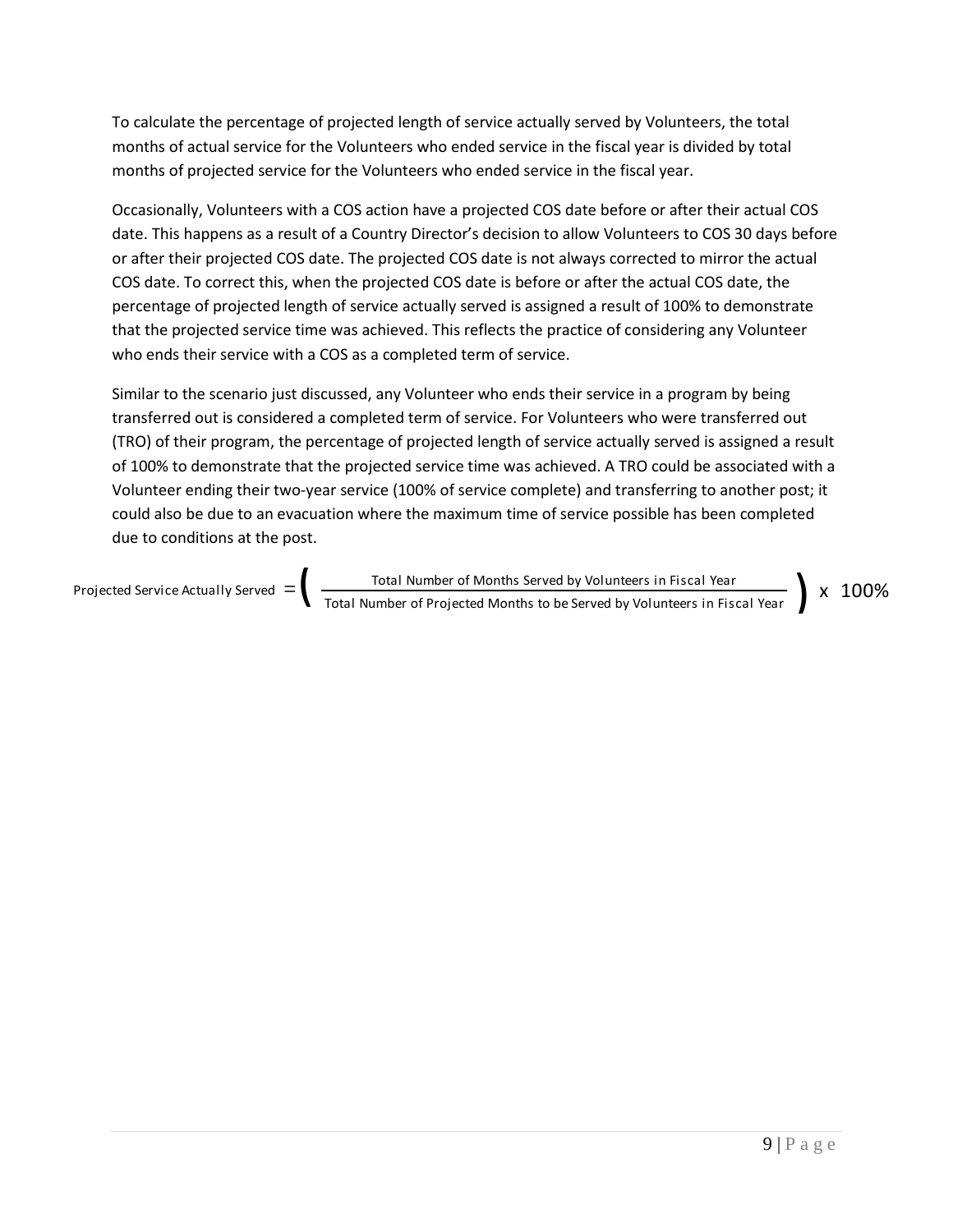

## **Resignation Reason Form Completion Rate**

#### Importance/Rationale

Upon resigning, the Volunteer and Peace Corps staff are provided an opportunity to offer their reasons for resignation via the Resignation Form (the most current version of the Volunteer Resignation Form is available [here\)](http://inside.peacecorps.gov/index.cfm?viewDocument&document_id=16892&filetype=doc). In FY 2011, it became mandatory for staff to provide resignation reasons via the Volunteer End of Service Information (VESI) system. The activity remains optional for Volunteers at this time. A high Resignation Form completion rate will yield a more reliable dataset of resignation reasons (see next table). A low Resignation Form completion rate will return a less reliable dataset of resignation reasons. A low Volunteer Resignation Form completion rate may also signal a procedural problem in the paper form submission process between a post and OSIRP that will need to be examined.

#### Calculation

To calculate the completion rate of Resignation Forms in a fiscal year, the number of forms completed by staff is divided by the number of Volunteers who resigned. The same calculation is done for forms completed by the Volunteers. As Resignation Forms are now mandatory for staff via the VESI system, this completion rate should be as close to 100% as possible in FY 2011. While Volunteer Resignation Forms are not mandatory, Volunteers should be strongly encouraged to complete them given the inherent value of this information.

Resignation Reason Form  $=$   $\frac{N$ umber of Resignation Reason Forms Completed by Staff/Volunteer in a Fiscal Year x 100% Number of Volunteers who Resigned in a Fiscal Year gnation Reason Form  $\alpha = \left( \begin{array}{c} \frac{Number}{i} \text{Number of Resignation Reason Forms} \text{Completed by Staff/Volume in a Fiscal Year} \end{array} \right)$  X

 $10$  | P a g e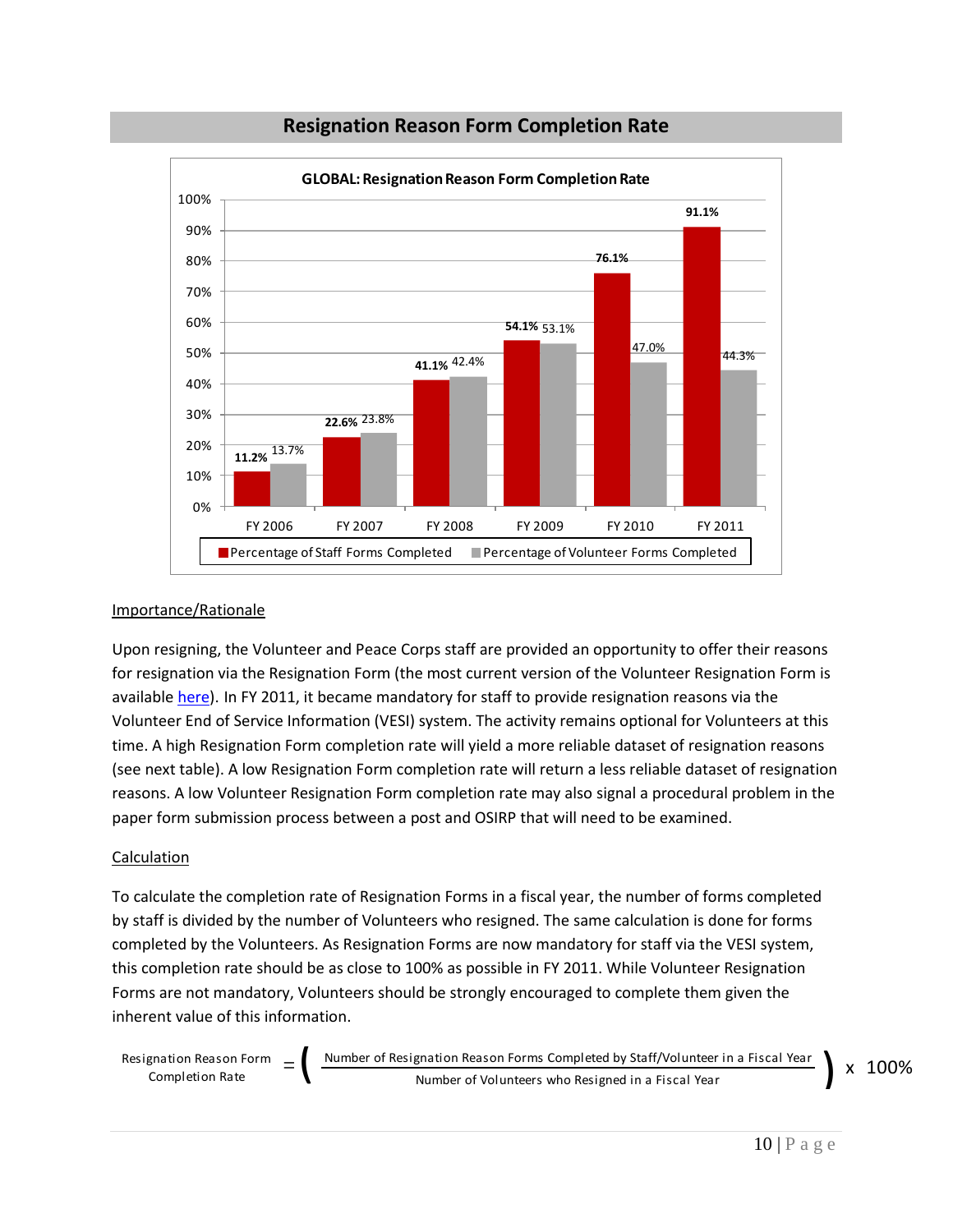## **Resignation Reasons**

| GLOBAL: FY 2008 - 2011 Resignation Reasons<br><b>Cited</b> | <b>Number of Times</b><br><b>Staff Cited this as</b><br>the Primary<br><b>Resignation Reason</b> | <b>Number of Times a</b><br><b>Volunteer Cited this</b><br>as the Primary<br><b>Resignation Reason</b> |
|------------------------------------------------------------|--------------------------------------------------------------------------------------------------|--------------------------------------------------------------------------------------------------------|
| other personal/family related                              | 351                                                                                              | 203                                                                                                    |
| friend(s) or other family responsibility                   | 146                                                                                              | 77                                                                                                     |
| other career opportunity                                   | 132                                                                                              | 87                                                                                                     |
| resignation in lieu of administrative                      |                                                                                                  |                                                                                                        |
| separation                                                 | 132                                                                                              | 55                                                                                                     |
| emotional/mental health                                    | 116                                                                                              | 79                                                                                                     |
| further education                                          | 99                                                                                               | 70                                                                                                     |
| romantic interest                                          | 85                                                                                               | 48                                                                                                     |
| physical health                                            | 82                                                                                               | 68                                                                                                     |
| unrealistic expectations                                   | 81                                                                                               | 23                                                                                                     |
| matching skills with work assignment                       | 69                                                                                               | 54                                                                                                     |
| host country culture                                       | 61                                                                                               | 21                                                                                                     |
| amount of work                                             | 49                                                                                               | 55                                                                                                     |
| host country counterpart/support                           | 46                                                                                               | 50                                                                                                     |
| other program/work assignment                              | 37                                                                                               | 20                                                                                                     |
| spousal responsibility                                     | 29                                                                                               | 28                                                                                                     |
| Peace Corps policies                                       | 25                                                                                               | 27                                                                                                     |
| other country assignment/adaptation                        | 24                                                                                               | 10                                                                                                     |
| financial                                                  | 21                                                                                               | 18                                                                                                     |
| project/site development                                   | 20                                                                                               | 39                                                                                                     |
| site location                                              | 20                                                                                               | 14                                                                                                     |
| host community/host family                                 | 18                                                                                               | 11                                                                                                     |
| language skills                                            | 16                                                                                               | 9                                                                                                      |
| crime and personal safety                                  | 15                                                                                               | 17                                                                                                     |
| other personal safety                                      | 14                                                                                               | 9                                                                                                      |
| other Peace Corps support                                  | 11                                                                                               | 11                                                                                                     |
| preferred another country/region                           | 10                                                                                               | 7                                                                                                      |
| administrative support                                     | 9                                                                                                | 22                                                                                                     |
| other volunteers/trainees                                  | 9                                                                                                | 4                                                                                                      |
| Peace Corps staff in country                               | 8                                                                                                | 14                                                                                                     |
| sexual assault/harassment                                  | 8                                                                                                | 11                                                                                                     |
| technical skills                                           | 8                                                                                                | 4                                                                                                      |
| living arrangements/housing                                | 5                                                                                                | 11                                                                                                     |
| technical support                                          | 5                                                                                                | 4                                                                                                      |
| living arrangements/housing location                       | 5                                                                                                | 3                                                                                                      |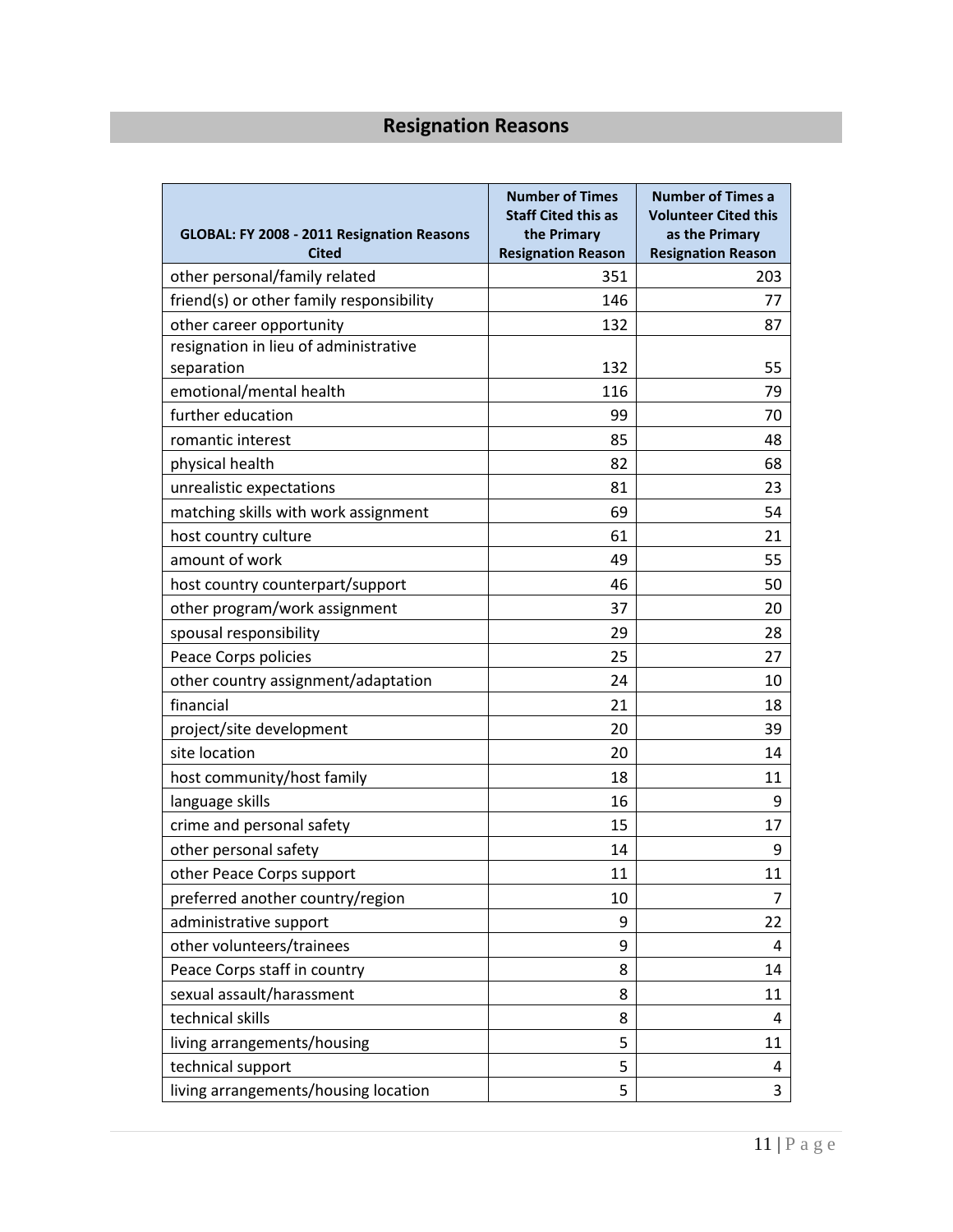| physical assault/harassment             | 4              | 4 |
|-----------------------------------------|----------------|---|
| medical support                         | 4              | 3 |
| illegal substance                       | 4              | 2 |
| Personal/Family                         | 3              | 4 |
| alcohol                                 | 3              | O |
| political/civil unrest                  | $\overline{2}$ | 2 |
| road safety/traveling                   | $\overline{2}$ |   |
| death/illness of close friend or family |                |   |
| member                                  | 1              |   |
| other family                            | 1              |   |
| adaptation                              | 1              |   |
| conflict with Volunteers/trainees       | 1              | 0 |
| Prefer not to respond                   | $\Omega$       | 2 |
| dissatisfied with other support (please |                |   |
| explain)                                | $\Omega$       |   |
| other (please explain)                  | $\Omega$       |   |
| other personal safety (please explain)  | 0              |   |
| other program/work related (please      |                |   |
| explain)                                | ∩              |   |

#### Importance/Rationale

The table shows the total number of primary resignation reasons cited by Volunteers and staff from FY 2008 – 2011 via the Resignation Reason Form. When provided, the primary resignation reasons provided by the Volunteer do not need to match those provided by a staff member, but discrepancies should be analyzed. A high Resignation Reason Form completion rate during this four-year timeframe (see previous chart) will yield a more reliable dataset, and a low Resignation Reason Form completion rate will return a less reliable dataset. While the previous six charts provide quantitative information on global early termination and resignation rates, the table of resignation reasons provides qualitative information on why Volunteers made the decision to terminate their service early.

### **Calculation**

The table provides a simple sum of the number of times a resignation reason was cited as the primary reason for resignation during the four-year timeframe. No additional calculation was made.